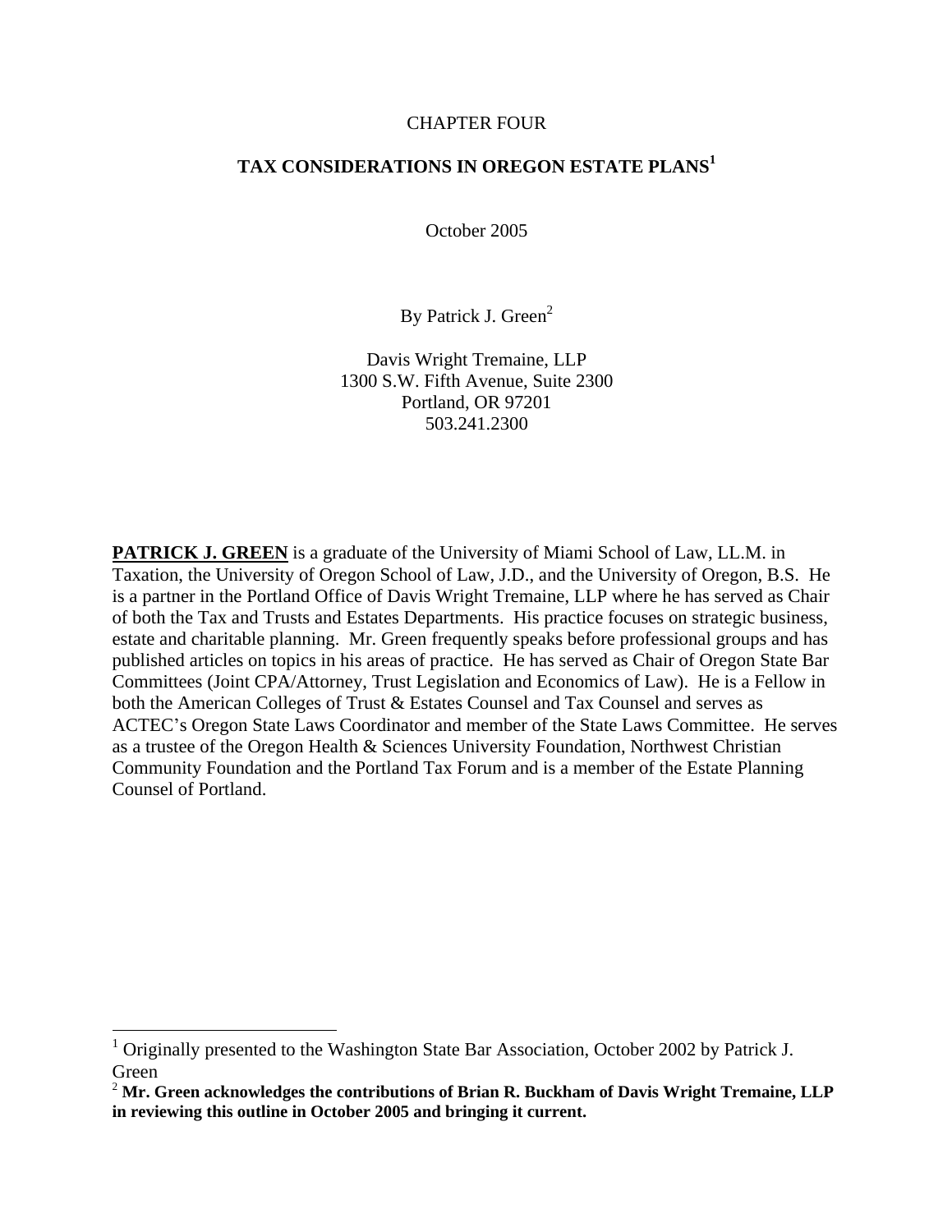Copyright Patrick J. Green All Rights Reserved

#### CHAPTER FOUR

#### **TAX CONSIDERATIONS IN OREGON ESTATE PLANS**

Patrick J. Green

#### I. INTRODUCTION

Washington practitioners should remember four points from this presentation about business and estate planning and estate and trust administration in Oregon:

- 1. Know a good accountant knowledgeable in Oregon income taxation. Oregon wants 9% of its full or part-time residents' and resident trusts' taxable income and 9% of the Oregon source taxable income of non-residents. Combined federal and Oregon income tax rates can take 45% of taxable income. Oregon's income tax rates do not differentiate between ordinary income and capital gain, with one narrow exception discussed in this presentation. Washington estate planners and administrators should become keenly aware of how and when Oregon income tax laws can apply to their practice. Even nonresident individuals, estates and trusts are taxed on net income or gain after losses and deductions, all of which were derived from or connected with sources in Oregon. Therefore, the Washington practitioner's clients, whether they are individuals, estates or trusts, file Oregon income tax returns and pay income tax on Oregon source income.
- 2. Oregon is not a community property state. This changes how you plan and administer estates and how you fund trusts at death.
- 3. The federal estate tax exemption and inheritance tax exemptions are not treated equally in Oregon.
- 4. Knowledge of the above can generate good business for Washington attorneys!<br>II. OREGON'S SIGNIFICANT INCOME TAX

A. HIGH RATES/MINIMALLY GRADUATED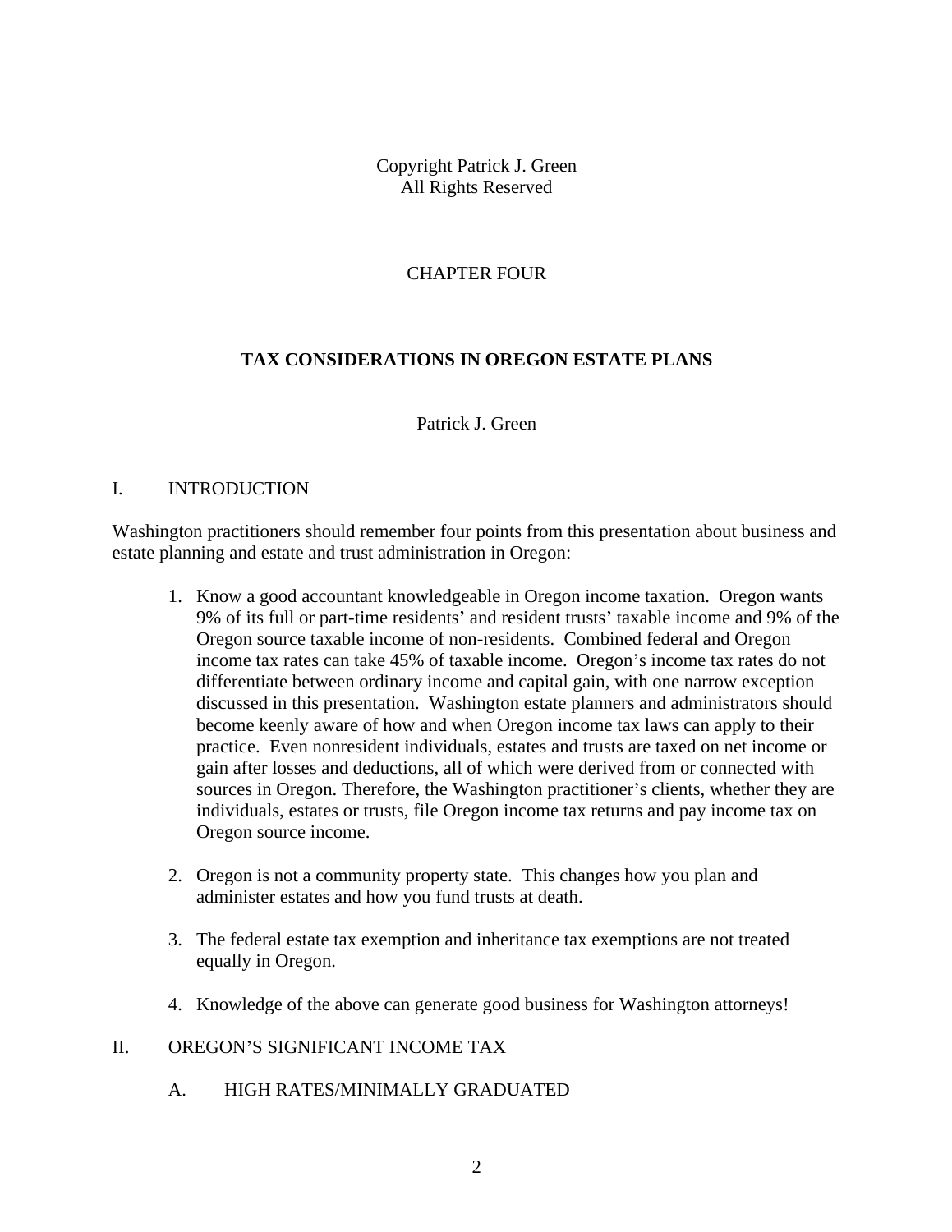The following tables illustrate the application of Oregon tax rates to taxable income of individuals, estates and trusts. The tables apply uniformly to resident and non-resident individuals, estates and trusts; however, adjustments to determine Oregon source income apply to part-time resident and non-resident individuals, estates and trusts taxpayers.

Oregon income tax is calculated on taxable income as follows:

| Taxable Income    | <u>Rate (single taxpayers</u> | Rate (married/joint filing, Head of                               |
|-------------------|-------------------------------|-------------------------------------------------------------------|
|                   | Trusts/Estates)               | <b>Household or Surviving Spouse)</b>                             |
| $$0 - $2,000$     | 5%                            | $\text{Tax} = 2 \times (\text{Tax on Joint Taxable Income}/2)$    |
| $$2,000 - $5,000$ | $$100 + 7\%$ over             | e.g. Taxable income $=$ \$300,000, then the                       |
|                   | \$2,000                       | tax on 50% of taxable income would equal                          |
| Over \$5,000      | $$310 + 9\%$ over<br>\$5,000  | \$13,360 and the total tax would equal<br>\$26,720 (2 X \$13,360) |

See ORS 316.037 (all references to "ORS" mean "Oregon Revised Statutes," Oregon's statutory laws, and all references to "OAR" mean "Oregon Administrative Rules," interpretations of

Oregon law as promulgated by Oregon's Department of Revenue).<br>As one can see, one reaches the 9% rate rapidly. A married couple filing a joint income tax return pay 9% of taxable income over \$10,000. Oregon limits deductions and credits otherwise available under Federal tax law; for example, Oregon caps the deduction of federal income taxes paid at \$3,000 per annum. While Oregon's calculation starts with federal adjusted gross income (ORS 316.013), other adjustments (additions or subtractions) affect the final Oregon taxable income calculation (adjustments found throughout ORS Chapter 316).

Although the minimum and maximum dollar amounts for each rate bracket are increased by the cost of living each year (for each increase equal to \$50 or more from 1992), the adjustments have been minimal.

# B. LIMITED CAPITAL GAIN RELIEF.

Long term capital gains enjoy limited relief with a reduction of the tax rate to 5% for capital gain income from the sale of *farm business interests* under narrow circumstances. Generally, one can obtain capital gain only in sales of farming business interests where the seller owned at least a 10% interest in the business or in 1231 property (property used in a trade or business and involuntary conversions), but only if the 1231 property was used in the trade or business of farming and the sale of the business interest or 1231 property was to unrelated parties, completely terminating the seller's interest in the business. ORS 316.045.

# C. RESIDENCY – INDIVIDUALS & STATE INCOME TAXATION

If your individual client is an Oregon "resident," they will file Form 40, Oregon Individual Income Tax Return, and pay tax on their taxable income from world-wide sources. If a "part-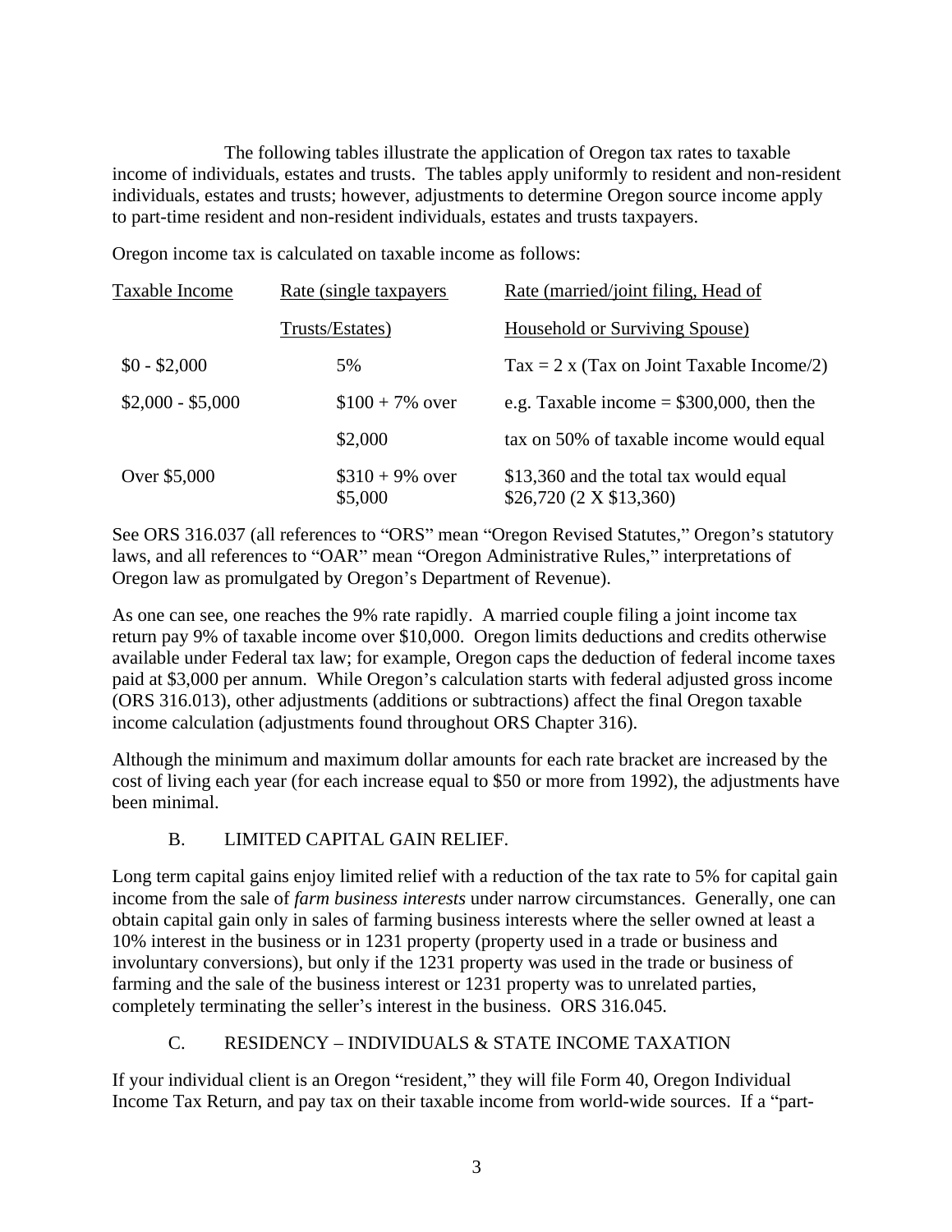time resident," they pay tax on a prorata portion of their income for the time they were Oregon residents. ORS  $316.037(2)$ . If a "full-year nonresident," they pay tax on Oregon sourced income. Identical tax rates apply to each status. ORS 316.027(3).

Oregon's definition of "resident" is as follows:

**316.027 "Resident" defined.** (1) For purposes of this chapter, unless the context requires otherwise:

(a) "Resident" or "resident of this state" means:

(A) An individual who is domiciled in this state unless the individual:

(i) Maintains no permanent place of abode in this state;

(ii) Does maintain a permanent place of abode elsewhere; and

(iii) Spends in the aggregate not more than 30 days in the taxable year in this state; or

(B) An individual who is not domiciled in this state but maintains a permanent place of abode in this state and spends in the aggregate more than 200 days of the taxable year in this state unless the individual proves that the individual is in the state only for a temporary or transitory purpose.

(b) "Resident" or "resident of this state" does not include:

(A) An individual who is a qualified individual under section  $911(d)$  (1) of the Internal Revenue Code for the tax year [a US citizen residing abroad];

 $(B)$  A spouse of a qualified individual under section  $911(d)(1)$  of the Internal Revenue Code, if the spouse has a principal place of abode for the tax year that is not located in this state; or

(C) A resident alien under section 7701(b) of the Internal Revenue Code who would be considered a qualified individual under section 911(d)(1) of the Internal Revenue Code if the resident alien were a citizen of the United States.

(2) For purposes of subsection (1) (a) (B) of this section, a fraction of a calendar day shall be counted as a whole day.

All individuals with an Oregon domicile are "presumed" to be Oregon "residents" subject to tax as a "resident". OAR 150-316.027(1), (2). A taxpayer can overcome this presumption if they can show they meet the requirements of ORS  $316.027(a)$ . However, mere "domicile" provides sufficient nexus with Oregon to subject even non-resident taxpayers to Oregon income tax on certain types of income. For example, a non-resident of Oregon can still be taxed on their retirement income derived from or connected with services performed in Oregon if Oregon remains the retirees' domicile. ORS 316.127(9) and OAR 150-316.127-(B). Domicile is a state of mind, that is, one's "intent" to maintain a true, fixed, permanent home, even though absent for short or even long periods of time. OAR 150-316.027(1) (a). Evidence of domicile can be found by examination of family, business and social connections with Oregon. See examples and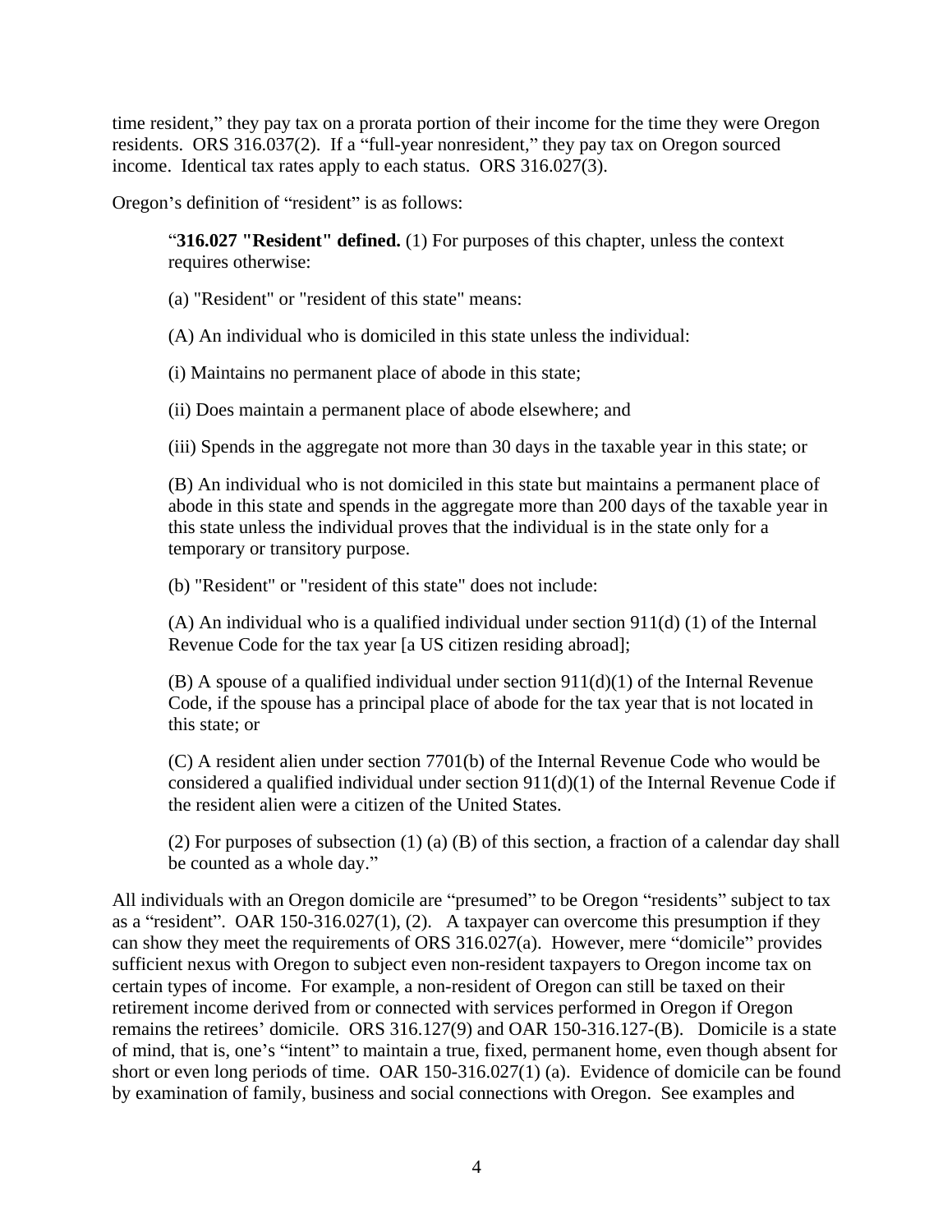definitions in OAR 150-316.027. When attempting to avoid Oregon income taxation, one should carefully review their Oregon connections and sever those ties where possible. The most obvious would be to change Oregon voter registration, driver's license and the like to the current state where the taxpayer wishes to establish a new domicile. A recent Oregon Tax Court decision held that even where a person has no substantial contacts with Oregon, a *lack of contacts with any other state* is relevant in determining whether a person is a resident. *Miller v. Dep t of Revenue*, 2004 WL 1968637 (Or. Tax Magistrate Div. 2004) (just having an address in Oregon, along with an Oregon driver's license and voter registration, is sufficient to be declared a "resident").

Oregon defines a "part-year resident" as "an individual taxpayer who changes status during a tax year from resident to nonresident or from nonresident to resident." ORS 316.022(5). A partyear resident computes their Oregon personal income tax on their entire taxable income at the same rates as a resident but the actual tax payable is then calculated by multiplying the initial tax by the following ratio:

(Federal adjusted gross income from Oregon sources/ Federal adjusted gross income from all sources) ORS 316.117.

See ORS 316.117 for numerous detailed adjustments and other conditions applicable to the calculation.

Oregon's definition of "non-resident" is as follows: "an individual who is not a resident of this state." ORS 316.022(4). Oregon imposes personal income tax on non-residents on taxable income derived from Oregon sources. ORS 316.007.

Oregon source income is either categorized as "business" income, apportioned by a three-factor formula, or "nonbusiness" income which is allocated based upon the type of income and the type of property generating that income. Business income is allocated based upon the business activity within and outside Oregon under Oregon's Uniform Division of Income for Tax Purposes Act. See ORS 314.605 to 314.675. Nonbusiness income is allocated under provisions of ORS 314.625 to 314.645.

Oregon source income includes the following, or interests therein:

1) real and tangible or intangible personal property in Oregon. Rents and royalties from real or tangible personal property are allocable to Oregon to the extent that the property is utilized in Oregon or in its entirety if the taxpayer's commercial domicile is in Oregon and is the taxpayer is not organized under the laws of or taxable in the state in which the property is utilized. ORS 314.630(1) and (2). However, the extent of utilization of personal property in Oregon is measured by the number of days the property is physically located in Oregon over the number of days located elsewhere during the rental period. ORS 314.630(3). Capital gains on losses from sales of real property located in Oregon are allocable to Oregon. ORS 314.635(1). Capital gains and losses from tangible personal property are allocable to Oregon if the property was sold in Oregon or if the taxpayer's commercial domicile was in Oregon and the taxpayer was not subject to tax in the state in which the property was sited. ORS 314.635(2). Capital gains and losses from sales of intangible personal property are allocable to Oregon if the taxpayer's commercial domicile is in Oregon. ORS  $314.635(3)$ . Gain or loss from the sale of a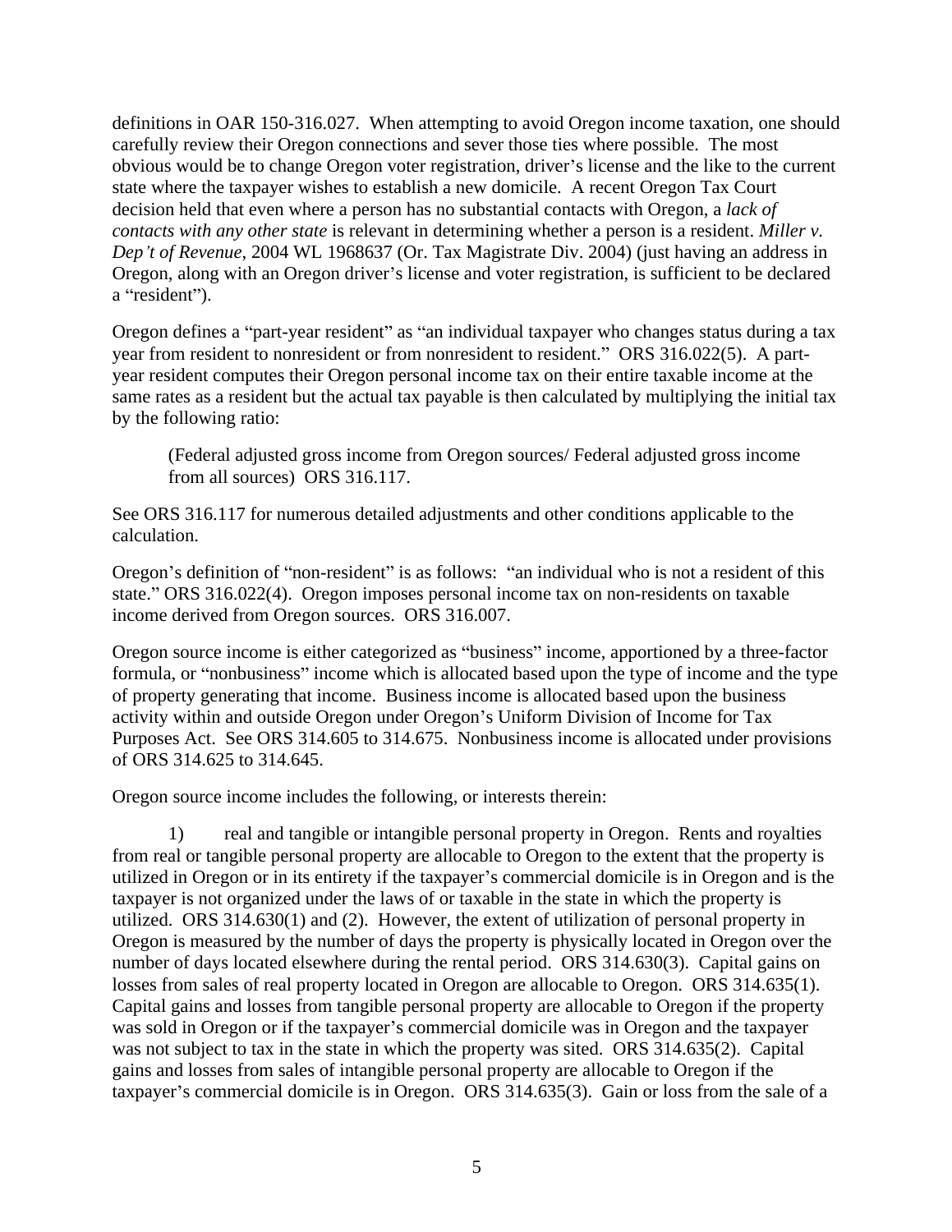partnership interest is allocable to Oregon in a ratio of the original cost of partnership tangible property in Oregon over the original cost of partnership tangible property everywhere determined at the time of the sale. ORS  $314.635(4)$ . However, if more than 50% of the partnership's assets consist of intangibles, the gain or loss allocated to Oregon is based upon the sales factor for the partnerships first full tax year immediately preceding the year of the sale. ORS 314.635(4). Interest and dividends are allocable to Oregon if the taxpayer's commercial domicile is in Oregon. 0RS 314.640. Special rules apply to patents or copyright royalties.

2) a business, trade, profession or occupation carried on in Oregon (and allocated between Oregon and other states where the business is carried on under a three-part formula taking into account sales, payroll and property within and without the state (ORS 314.605 to ORS 314.675), and

3) lottery prizes where tickets were sold in Oregon. ORS 314.625, 314.642.

Also, S corporation and partnership income derived from or connected with sources in Oregon are taxable to non-residents. ORS 316.127(5).

The nonresident then performs a calculation and pays tax on the following:

Calculate adjusted gross income derived from sources within Oregon. This is the sum of the following:

1) The net amount of items of income, gain, loss and deduction entering into the nonresident's federal adjusted gross income that are derived from or connected with sources in this state including (A) any distributive share of partnership income and deductions and (B) any share of estate or trust income and deductions; and

2) The portion of the modifications, additions or subtractions to federal taxable income provided in this chapter and other laws of this state that relate to adjusted gross income derived from sources in this state for personal income tax purposes, including any modifications attributable to the nonresident as a partner." ORS  $316.127(1)$ , (2).

Then, the federal adjusted gross income of the taxpayer from Oregon sources is divided by the taxpayer's federal adjusted gross income from all sources and the resulting ratio is applied to prorate deductions, personal exemptions, credits and federal or foreign income taxes between Oregon income and income from other sources. Only the Oregon sourced adjustments may be taken against Oregon source income. The resulting Oregon taxable income is subject to tax at Oregon's rates. As used in this subsection, "federal adjusted gross income" means the federal adjusted gross income of the taxpayer with the additions, subtractions and other modifications to federal taxable income that relate to adjusted gross income for personal income tax purposes.

While Oregon offers credits for income taxes paid to the state of residence on the same income taxable in Oregon, this benefit is illusive to your Washington client who paid no Washington income tax. ORS 316.082 and 316.131.

# D. RESIDENCY - TRUSTS AND ESTATES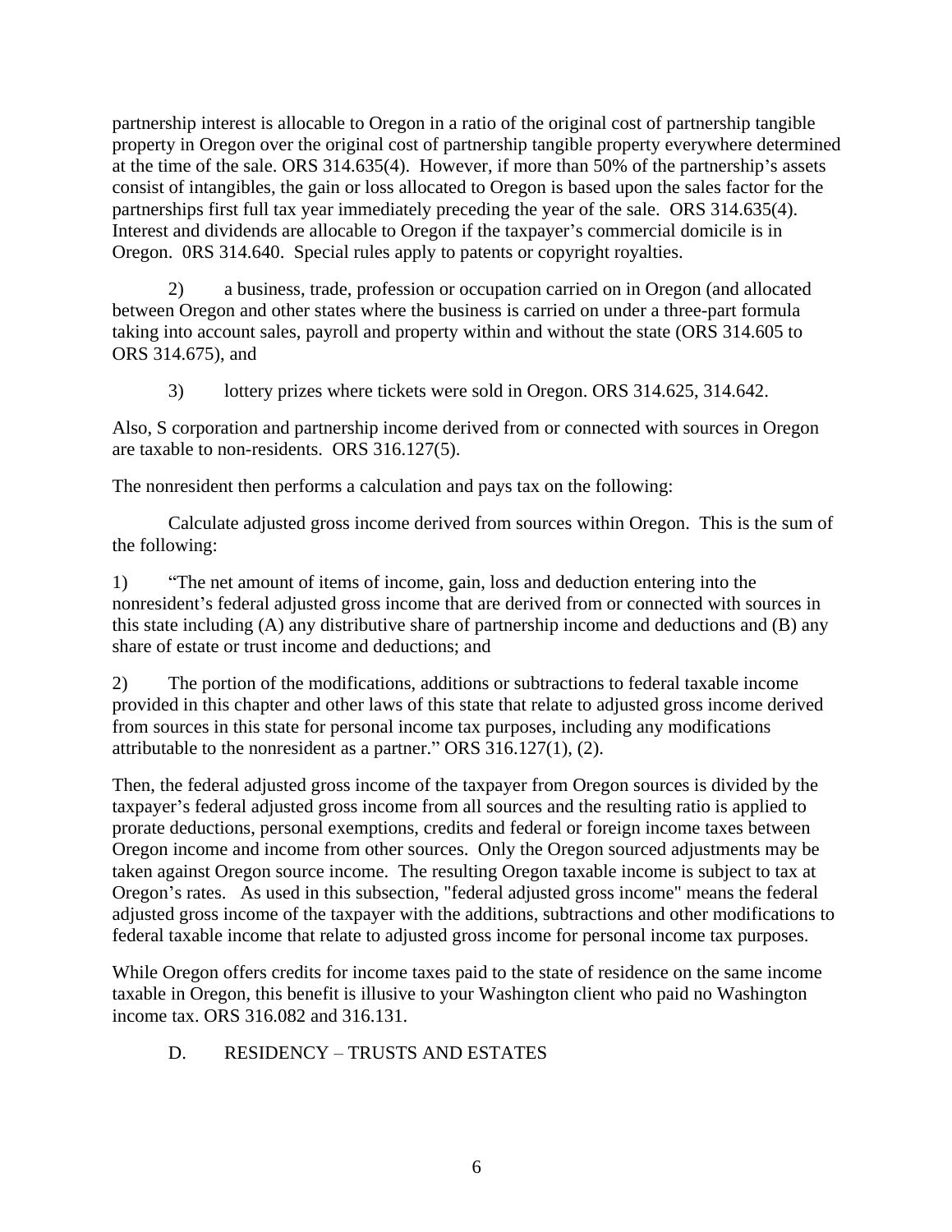Oregon maintains jurisdiction to tax the income of trusts if either of the following

exists:

- 1) the fiduciary is a resident of Oregon (one Oregon fiduciary is enough)
- 2) the administration is carried on in Oregon.

While the first condition is usually easy to determine, the later can be problematic. A specific rule applies if the fiduciary is a corporate fiduciary involved in interstate trust administration, the residency and place of administration is determined by the place "where the majority of fiduciary decisions are made." The Oregon Administrative Rules provide further illustrations, but use the word "trustee" and "fiduciary" interchangeably so that one might make fiduciary decisions subjecting the trust to Oregon income taxation without actual appointment as a trustee.

Estates are "resident" if one of the following elements is present:

1) the fiduciary was appointed by an Oregon court

2) the administration is carried on in Oregon whether or not a fiduciary was appointed.

Where multi-state administrations occur, the Oregon fiduciary will file an Oregon return reporting all of the income of the estate, including that of the nonresident administration. If the primary administration occurs in another state, the Oregon fiduciary will file an Oregon return and compute tax as a nonresident. OAR 150-316.282. Oregon resident trusts or estates pay Oregon income tax at the rates specified in ORS 316.037; however, federal taxable income is adjusted by the "fiduciary adjustment," which consists of modifications under Oregon law. ORS 316.287.

# E. TAXATION OF NONRESIDENT ESTATES OR TRUSTS

Estate plans and estate or trust administrations for Washington clients should be aware of how and when Oregon income tax laws apply. Nonresident estates or trusts are taxed on net income or gain after losses and deductions, all of which were derived from or connected with sources in this state, calculated in a similar manner as applied to a nonresident individual. ORS 316.037(3). Therefore, the Washington practitioner's clients, whether they are estates or trusts, pay income tax on Oregon source income.<br>The estate or trust must first calculate the fiduciary's net taxable income under the Internal

Revenue Code using only those items derived from or connected with Oregon and including the full amount for personal exemption allowed in determining federal taxable income. ORS 316.307. Form 1041 and schedules provide for the calculation. This calculation is then increased or decreased by the "fiduciary adjustment" taking into account only those items from Oregon sources subject to regulations in OAR 150-316.127-(C). This amount is then allocated among the estate or trust and its beneficiaries (including, solely for

the purpose of this allocation, resident beneficiaries) in proportion to their respective shares of federal distributable net income. The amounts allocated maintain the same character as for federal income tax purposes. If such amount is not characterized for federal income tax purposes,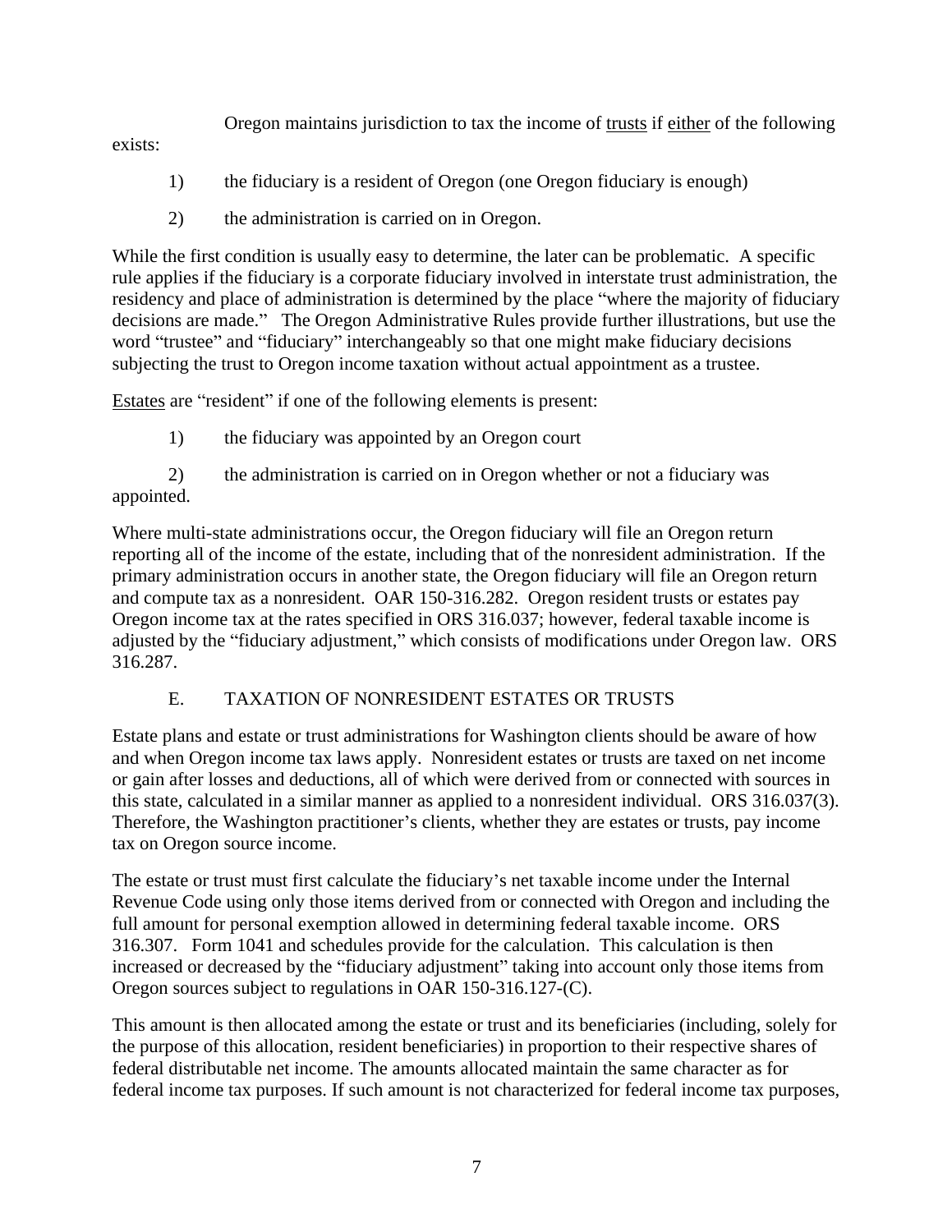it has the same character as if realized directly from the source from which realized by the estate or trust, or incurred in the same manner as incurred by the estate or trust. If the estate or trust has no federal distributable net income for the taxable year, the share of each beneficiary in the net amount determined under paragraph (a) of this subsection shall be in proportion to the beneficiary's share of the estate or trust income for such year, under state law or the terms of the instrument, that is required to be distributed currently and any other amounts of such income distributed in such year. Any balance of such net amount shall be allocated to the estate or trust. See ORS 316.312.

The fiduciary may elect to file for a final tax determination with the after the return is filed and the Oregon Department of Revenue may give a notice of deficiency with 18 months subject to longer periods of assessment for omissions from income, fraud or failure to file. The fiduciary may apply for a discharge from personal liability for tax under ORS 316.387.

#### III. GETTING OUT OF DODGE: LIVING IN WASHINGTON AND SHOPPING IN OREGON

A. LIQUIDITY EVENTS AND TAX REFUGEES. Frequently, clients seek Oregon attorney's advise regarding tax planning prior to a major event that will generate an unusual amount of income at one time or in the near future. Due to Oregon's high personal income tax rates and absence of reduced rates on most capital gain transactions, avoiding Oregon income tax becomes a high priority for some clients. In some cases, clients have moved outside the state of Oregon and established domicile in another state to avoid Oregon income taxes. This strategy is not without its complications, however, as discussed below.

A person not domiciled in Oregon may still be subject to Oregon's taxes. Under Oregon's laws, a resident (for tax purposes) includes an individual who is:

- 1) Not domiciled in Oregon, but
- 2) Maintains a permanent place of abode in Oregon, *and*
- 3) Spends in the aggregate more than 200 days of the taxable year in Oregon, *and*

4) The taxpayer is not in Oregon for a temporary or transitory purpose." ORS  $316.027(1)(a)(B)$ .

1. "PERMANENT PLACE OF ABODE." A "permanent place of abode" is a "dwelling place permanently maintained by the taxpayer, whether or not owned by the taxpayer  $\dots$ ." OAR 150-316.027(1)(b). To constitute a permanent place of abode, "the taxpayer must maintain a fixed place of abode over a sufficient period of time to create a well-settled physical connection with a given locality." Factors that contribute to permanence include the amount of time spent in the locality, the nature of the place of abode, activities in the locality, and the taxpayer's intentions with regard to the length and nature of the stay. OAR 150-316.027(1)(b).

Oregon cases do not address the issue of how many days during a tax year an individual must remain at a dwelling place for it to constitute a "permanent place of abode." OAR 150-316.027(1)(b)(B) suggests that only a short time is necessary, as it notes that "[i]f the property is used during the tax year by the taxpayer, even if for just a day, and also used by the taxpayer s family for a sufficient period of time to create a well-settled physical connection, then it is generally deemed to be a permanent place of abode for the taxpayer." The provision further indicates that a dwelling will not be a permanent place of abode if the taxpayer "*never* uses the property as a dwelling during the tax year at issue," which suggests that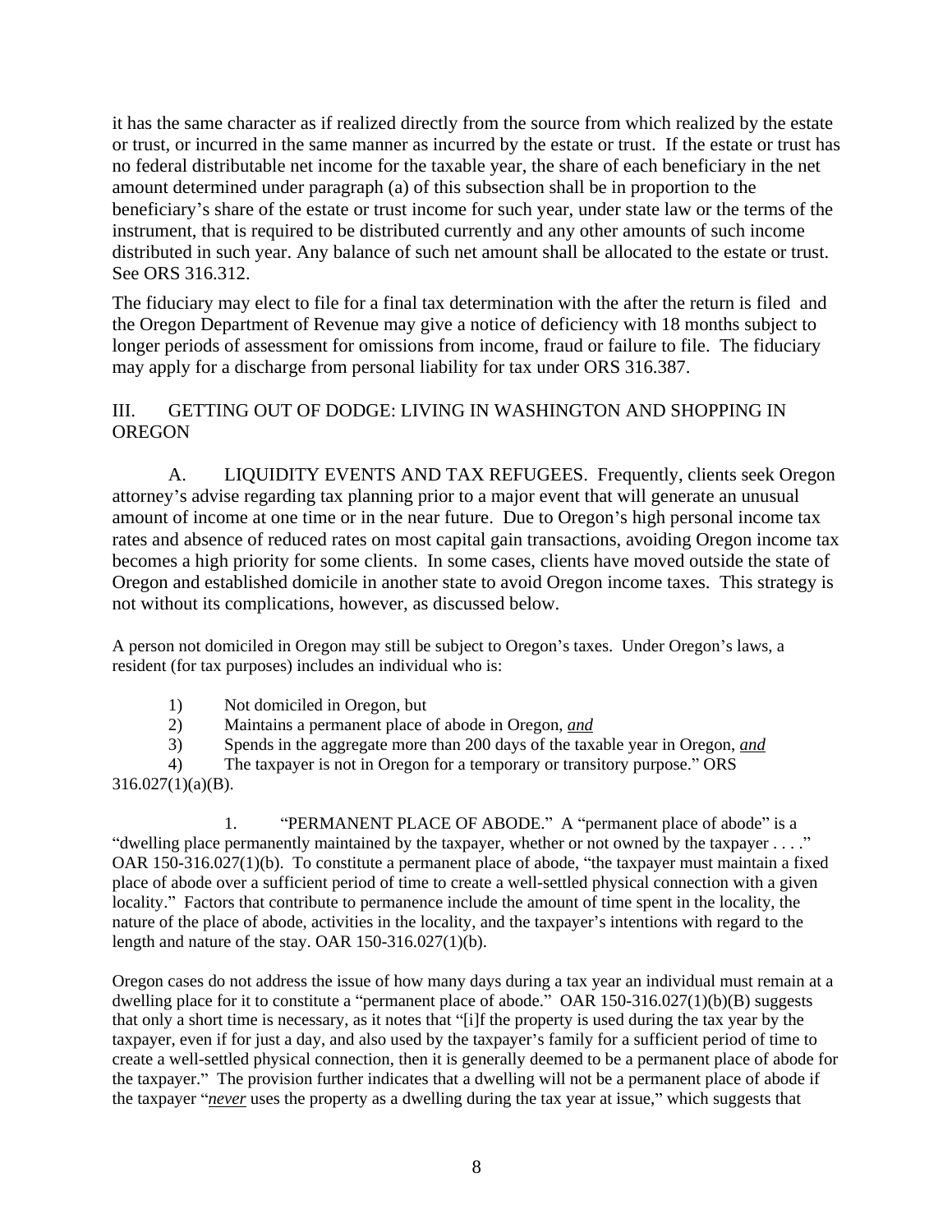short-term usage may be imputed to an entire tax year. OAR 150-316.027(1)(b) (emphasis added). Finally, a vacation home containing cooking and bathing facilities which is used only on weekends or for vacations may constitute a permanent place of abode. OAR 150-316.027(1)(b)(C). While not conclusive, this language indicates that the time required for a residence to be deemed a permanent place of abode may be very short, and that this short period may be imputed to the entire tax year.

2. 200 DAYS IN OREGON AND THE "TEMPORARY OR TRANSITORY PERIOD" EXCEPTION. For purposes of the two hundred day requirement, a fraction of a day in Oregon is counted as a whole day.

OAR  $150-316.027(1)(2)$  notes that "temporary or transitory" means that a person's stay in Oregon is not permanent and is not expected to last indefinitely. The provision also notes:

Generally, an individual who is domiciled elsewhere and who is simply passing through this state on the way to another state or country, . . . or [is completing] a particular transaction that requires presence in this state only for a short period, is treated as being in this state for temporary or transitory purposes, and is not considered a resident by virtue of physical presence here. Whether a person's stay is temporary or transitory depends to a large extent upon the facts and circumstances of each particular case.

Further, an individual who is assigned to work in Oregon for a fixed and limited period of time, after which the person is to return to their domiciliary state, is not a resident of Oregon, because that person's stay in Oregon is deemed temporary or transitory (this assumes the individual does not change his domicile to Oregon during his time in the state). This is true even if the person remains in Oregon beyond the 200 day statutory period. OAR 150-316.027(1)(a). However, work assignments in Oregon that are of unlimited duration, combined with a stay in Oregon longer than 200 days and the maintenance of a permanent place of abode in Oregon, will result in the person being deemed a resident for tax purposes.

Examples to the regulations provide additional insight. An individual can stay in Oregon longer than two hundred days if, for example, the individual is merely in Oregon at his or her vacation home, belongs to no Oregon clubs, has no business interest in Oregon, and intends to return to his or her domiciliary state. Likewise, an out-of-state student attending college in Oregon is not necessarily an Oregon resident, even if he or she is in Oregon for more than two hundred days. In both examples the stay in Oregon is for only a temporary or transitory purpose.

B. SPECIAL RULES FOR SPECIFIC ITEMS OF INCOME. Here are a sample of common events and a discussion of applicable rules:

1. RETIREMENT. Retirement income received by a nonresident does not constitute income derived from sources within this state unless the individual is domiciled in this state (whether or not a "resident"). ORS  $316.127(9)(a)$ . This exclusion conforms to federal legislation, 4 U.S.C. 114, that effectively barred states from taxing former residents (fully cutting their ties with a state, i.e., changing not only residency but domicile as well) on retirement income from a wide range of retirement programs. These include distributions from qualified plans and even non-qualified plans provided they meet certain conditions spelled out in the federal statute. Frequently Oregonians will move from Oregon to escape state income tax on retirement income. By moving to Washington, for example, retirees enjoy an additional 9% in disposable income (assuming they still buy their consumables in Oregon, one of the few states in the country without sales tax). In spite of the move, the individual must take steps to change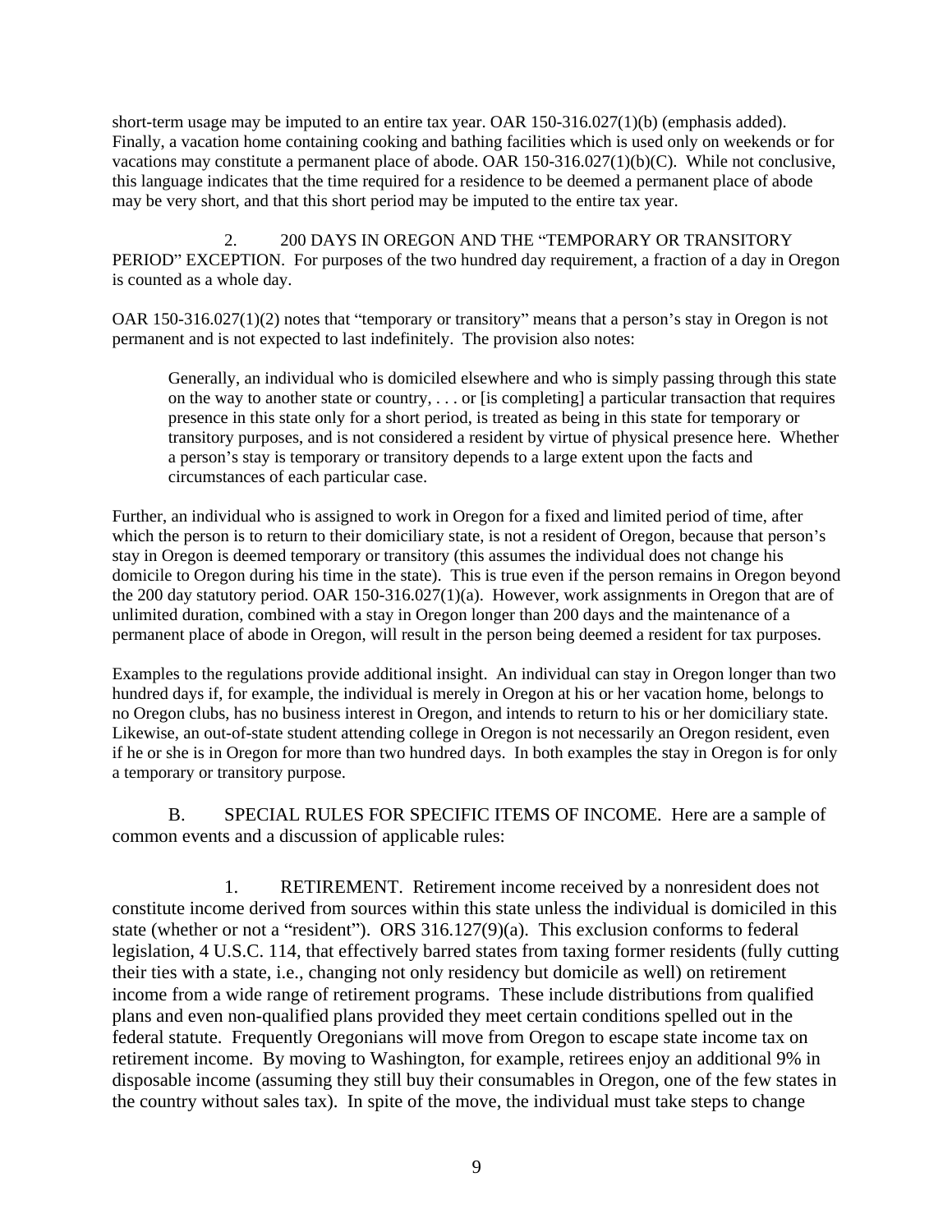domicile. Unless domicile is changed, Oregon can tax Oregon sourced retirement income even if the individual is not a resident of Oregon and is taxed as a nonresident. Domicile involves intent and intent is proved with objective evidence, i.e., voter registration, driver's licenses, mailing address changes, etc.

2. OREGON LOTTERY PRIZES. Regardless of residency, prizes awarded by the Oregon State Lottery are taxable in Oregon if the ticket was sold in Oregon. ORS

314.625, 314.642. 3. STOCK OPTIONS. Unless connected to the conduct of business in Oregon, unexercised stock options might best be exercised in a state like Washington rather than Oregon to avoid state income tax. This requires establishing residency and domicile in Washington.

4. SALE OF COMPANY. An Oregon nonresident will not be taxed on the sale of their C or S corporation stock unless the stock itself acquired a business situs in Oregon. OAR 150-316.127-(D)(2)(b) and (c). A business situs in Oregon could occur, for example, if the stock was pledged as security for the payment of an obligation incurred in connection with a business in Oregon. OAR 150-316.127(D)(1)(b).

5. SALE OF APPRECIATED REAL, INTANGIBLE OR TANGIBLE PERSONAL PROPERTY. If located in this state, the sale of real or tangible personal property is subject to Oregon tax, even if not connected with business carried on in Oregon. OAR 150- 316.127(2)(a). The sale of intangible personal property is ordinarily not taxable in Oregon unless it acquired a business situs in Oregon. OAR 150-316.127(D)(2)(b).

# B. TRAPS FOR THE UNWARY

1. 1031 AND 1033 EXCHANGES. If non-Oregon property was acquired in a 1031 or 1033 exchange with proceeds from Oregon trade property and the acquired property is later sold in a transaction taxable for federal income tax purposes but not for Oregon, federal taxable income is to be adjusted to recognize the deferred gain (or loss) at the time of the taxable transaction. The Oregon Department of Revenue can require annual reports to be filed by the acquirer and require reporting. ORS 316.738(3), enacted in 2001 (no rules yet).

2. LOCAL PRACTICE ISSUES.

A. WASHINGTON COUNTY EXCISE TAX ON REAL PROPERTY TRANSFERS AND APPLICABLE EXEMPTIONS. Washington County, one of the large population counties west of Portland and a part of the larger "tri-county" area imposes a 1% excise tax on transfers of real estate. Exempt transfers include transfers to a revocable living trust or from an estate of a decedent. Recite the exception to the tax on the face of the deed of transfer to avoid the tax.

B. MULTNOMAH COUNTY BUSINESS INCOME TAXATION.<br>Multnomah County imposes a business income tax on those businesses conducting business within the County at the rate of 1.45% of taxable income. Multnomah County Code Chapter 12.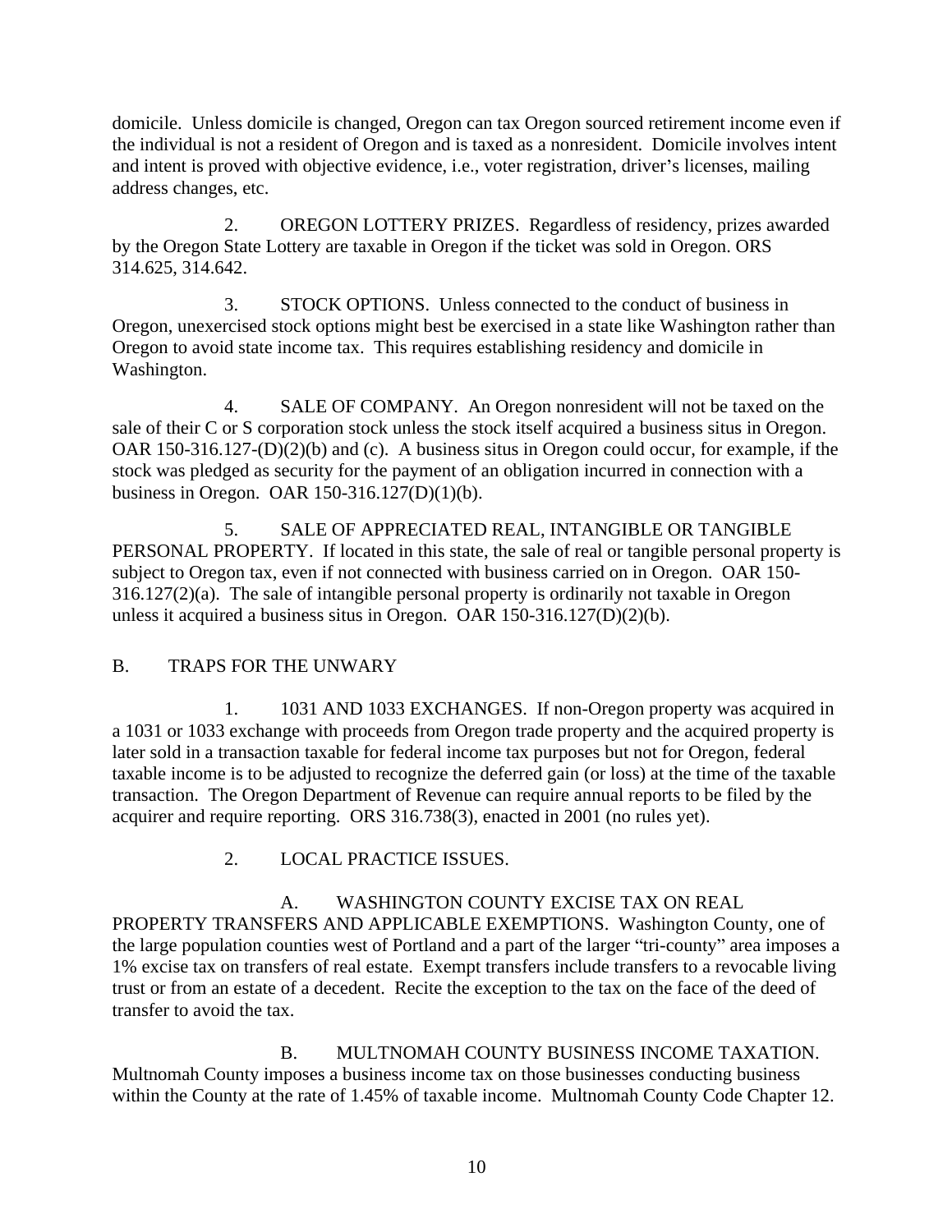C. MULTNOMAH COUNTY PERSONAL INCOME TAXATION. Residents of Multnomah County pay a personal income tax equal to 1.25% of Oregon taxable income on Form MC TR 2005 (the "ITAX"). Part time residents of Multnomah County prorate their income on a daily basis and pay the ITAX on the portion allocated to the days residing in Multnomah County.

# IV. RULE AGAINST PERPETUITIES – "SHORTER TERM DYNASTY TRUSTS"

Oregon adopted the Uniform Statutory Rule Against Perpetuities. ORS 105.950 to 105.975. Generally, it requires a nonvested property interest to vest as follows:

(a) When the interest is created, it is certain to vest or terminate no later than 21 years after the death of an individual then alive; or

(b) The interest either vests or terminates within 90 years after its creation.

This rule generally applies to a nonvested property interest or a power of appointment that is created on or after January 1, 1990.

Trusts seeking longer durations would need to look outside Oregon to states offering more favorable, longer terms. Usually these trusts attempt to fully utilize the Generation Skipping Tax Exemption and are referred to as "dynasty trusts".

V. UNIFORM PRUDENT INVESTOR ACT. Oregon adopted this Act in 1995. See ORS 128.192 to 128.218. The Act allows "total return investing":

**128.196 Prudent investor rule.** (1) A trustee shall invest and manage trust assets as a prudent investor would, by considering the purposes, terms, distribution requirements and other circumstances of the trust. In satisfying this standard, the trustee shall exercise reasonable care, skill and caution.

(2) A trustee's investment and management decisions respecting individual assets must be evaluated not in isolation but in the context of the trust portfolio as a whole and as a part of the overall investment strategy having risk and return objectives reasonably suited to the trust..."

VI. UNIFORM PRINCIPAL AND INCOME ACT ("UPIA") – Enacted in 2003 (to replace the previous Principal and Income Act), the UPIA governs certain aspects of accounting for trusts and estates, namely, the determination of *what is income* versus *what is principal* for the receipts and disbursements of a trust or estate. Determining whether the receipt or disbursement is income or principal will impact which equity holder is to receive the benefit of the receipt or whose interest will be reduced by the disbursement. If a receipt is determined to be income, the income beneficiary will benefit to the detriment of the principal beneficiary, and vice versa. Oregon's UPIA provides that the trustee has the power to adjust between principal and income. This power is conditioned upon the trustee administering the trust or estate "impartially, based on what is fair and reasonable to all of the beneficiaries, except to the extent that the terms of the trust or the will clearly manifest an intention that the fiduciary shall or may favor one or more of the beneficiaries." ORS 129.210. ORS Section 129.215(2) provides a list of factors the trustee must consider in determining the appropriate allocations. To-date there have been no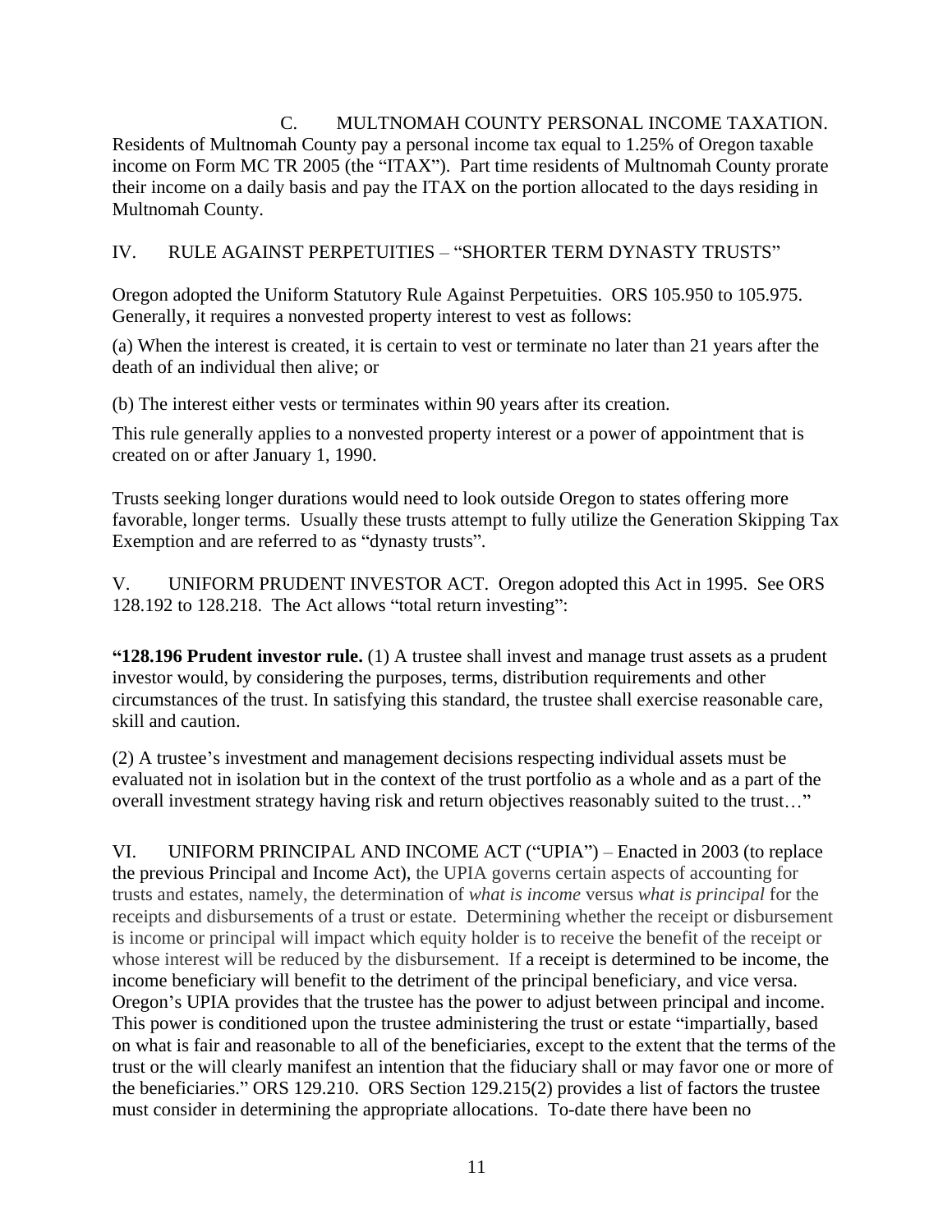administrative rules promulgated under the UPIA.

### VII. OREGON IS A SEPARATE, NOT A COMMUNITY PROPERTY STATE

### A. THE SIGNIFICANCE OF TITLE

The manner in which clients hold title to real or personal property in Oregon plays a great significance in whether the estate plan will perform as expected. Wills in Oregon can only dispose of property that is titled in the testator's own name. This would include, of course, property titled solely in the testator's name as well as undivided ownership, such as in tenancies in common, partnership interests, LLC membership interests and the like. Titles with survivorship and beneficiary designations (such as "POD"  $-$  payable on death, retirement plans, life insurance, etc.) pass outside the instructions of the will, even if contrary.

Oregon's rule on real estate conveyances (to non-spouses) is as follows:

**93.180 Tenancy in common, when created; joint tenancy abolished.** Every conveyance or devise of lands, or interest therein, made to two or more persons, other than to a husband and wife, as such, or to executors or trustees, as such, creates a tenancy in common unless it is in some manner clearly and expressly declared in the conveyance or devise that the grantees or devisees take the lands with right of survivorship. Such a declaration of a right to survivorship shall create a tenancy in common in the life estate with cross-contingent remainders in the fee simple. Joint tenancy is abolished and the use in a conveyance or devise of the words "joint tenants" or similar words without any other indication of intent to create a right of survivorship shall create a tenancy in common." [Amended by 1983 c.555 §1].

Oregon's rule on real estate conveyances (to spouses) is as follows:

Every conveyance of real property to a husband and wife creates a tenancy by the entirety unless otherwise stipulated. *Brownley v Lincoln County,* 218 OR 7, 10, 343 P.2d 529 (1959). In Oregon, this results from common law. A tenancy by entirety passes to a surviving spouse by operation of law, regardless of what is specified in the will.

Oregon's rule on real estate conveyances (between spouses) is as follows:

**108.090 Conveyances, transfers and liens between spouses; creation and dissolution of estates by entireties; validation of prior dissolutions.** (1) A conveyance, transfer or lien executed by either husband or wife to or in favor of the other is valid to the same extent as between other persons.

(2) When a husband or wife conveys to the other an undivided one-half of any real property and retains a like undivided half, and in such conveyance there are used words indicating an intention to create an estate in entirety, said husband and wife hold the real property described in the conveyance by the entirety.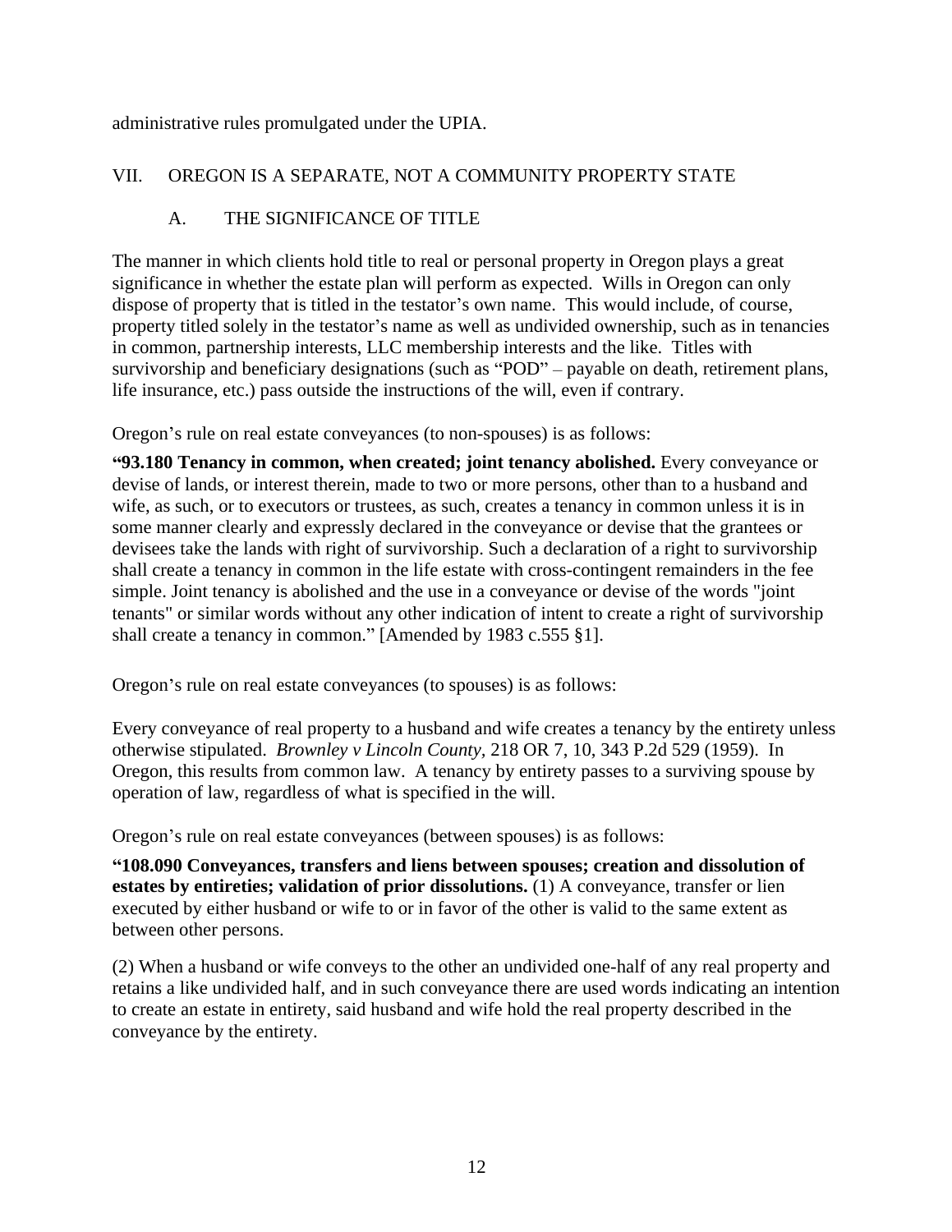(3) A conveyance from husband or wife to the other of his or her interest in an estate held by them by entirety is valid and dissolves the estate by entirety. All deeds heretofore executed by husband or wife to the other for the purposes of dissolving the estate by entirety are valid."

B. PERSONAL PROPERTY RIGHTS. Personal property may be separately or jointly owned. If owned as a "joint tenancy," survivorship rights override the provisions of a will.

**105.920 Joint tenancy in personal property; creation.** There shall be a form of coownership of personal property known as joint tenancy. A joint tenancy shall have the incidents of survivorship and severability as at common law. A joint tenancy may be created only by a written instrument which expressly declares the interest created to be a joint tenancy. It may be created by a transfer or bequest from a sole owner to others, or to the sole owner and others; or from tenants in common or joint tenants to others, or to themselves or some of them, or to themselves or any of them and others; or from husband and wife, when holding title as community property or otherwise, to others, or to themselves, or to one of them and to another or others. A transfer or bequest creating a joint tenancy shall not derogate from the rights of creditors." [Formerly 91.355].

C. BANK ACCOUNTS. Special bank legislation contained in ORS Chapter 708(a) governs rights in and to bank accounts. These rules are as follows:

**708A.465 Ownership of multiple-party accounts.** (1) A joint account belongs, during the lifetime of all parties, to the parties in proportion to the net contributions by each to the sums on deposit, unless there is clear and convincing evidence of a different intent.

(2) A P.O.D. account belongs to the original party during the lifetime of the party and not to the P.O.D. payee or payees. If two or more persons are named as original parties, during their lifetimes, rights as between them are governed by subsection (1) of this section.

(3) Unless a contrary intent is manifested by the terms of the account or the deposit agreement or there is other clear and convincing evidence of an irrevocable trust, a trust account belongs beneficially to the trustee during the lifetime of the trustee. If two or more parties are named as trustees on the account, during their lifetimes beneficial rights as between them are governed by subsection (1) of this section. If there is an irrevocable trust, the account belongs beneficially to the beneficiary. [1997 c.631 §174].

**708A.470 Multiple-party accounts; disposition of deposit upon death of party or trustee; effect of will.** (1) Sums remaining on deposit at the death of a party to a joint account are rebuttably presumed to belong to the surviving party or parties as against the estate of the decedent. If there are two or more surviving parties, their respective ownerships during their lifetimes shall be in proportion to their previous ownership interests under ORS 708A.465 augmented by an equal share for each survivor of any interest the decedent may have owned in the account immediately before death. The right of survivorship continues between the surviving parties.

(2) If the account is a P.O.D. account: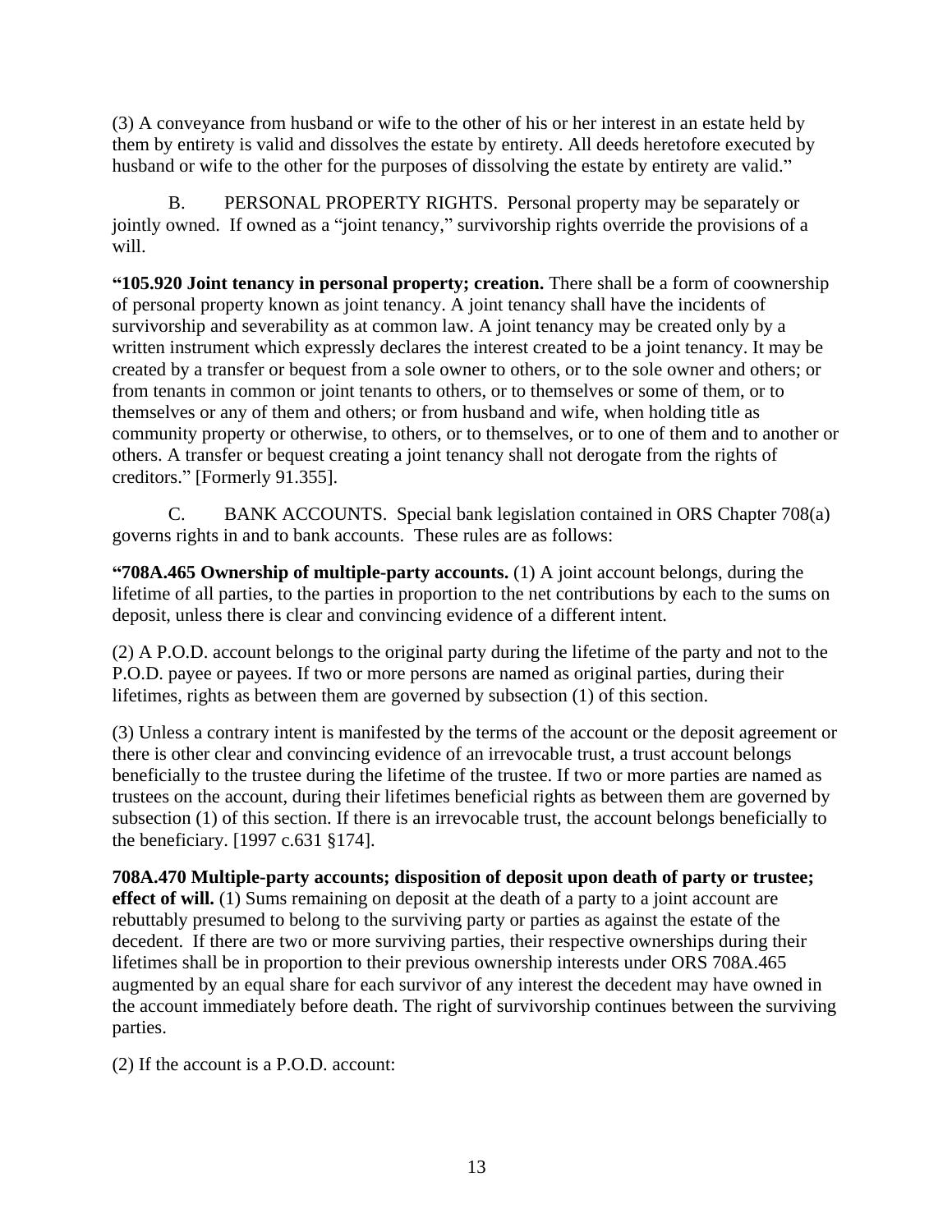(a) On the death of one of two or more original parties, the rights to any sums remaining on deposit are governed by subsection (1) of this section.

(b) On the death of the sole original party or the survivor of two or more original parties, any sums remaining on deposit belong to the P.O.D. payee or payees, if surviving, or to the survivor of them if one or more die before the original party. If two or more P.O.D. payees survive, there is no right of survivorship in the event of death of a P.O.D. payee thereafter unless the terms of the account or deposit agreement expressly provide for survivorship between them.

(3) If the account is a trust account:

(a) On the death of one of two or more trustees, the rights to any sums remaining on deposit are governed by subsection (1) of this section.

(b) On the death of the sole trustee or the survivor of two or more trustees, any sums remaining on deposit belong to the person or persons named as beneficiaries, if surviving, or to the survivor of them if one or more die before the trustee, unless there is clear and convincing evidence of a contrary intent. If two or more beneficiaries survive, there is no right of survivorship in event of death of any beneficiary thereafter unless the terms of the account or deposit agreement expressly provide for survivorship between them.

(4) In other cases, the death of any party to a multiple-party account has no effect on beneficial ownership of the account, other than to transfer the rights of the decedent as part of the estate of the decedent.

(5) A right of survivorship arising from the express terms of the account or under this section, a beneficiary designation in a trust account, or a P.O.D. payee designation, cannot be changed by will. [1997 c.631 §175].

#### **708A.475 Rights of survivorship based on form of account; alteration of form of account.**

The provisions of ORS 708A.470 as to rights of survivorship are determined by the form of the account at the death of a party. Subject to satisfaction of the requirements of the financial institution, the form of an account may be altered by written order given by a party to the financial institution. The order must be signed by a party, received by the financial institution during the party's lifetime, and not countermanded by other written order of the same party during the lifetime of the party. [1997 c.631 §176].

**708A.480 Transfer of moneys upon death of depositor or trustee is not testamentary disposition.** Any transfers resulting from the application of ORS 708A.470 are effective by reason of the account contracts involved and ORS 708A.470, and are not to be considered as testamentary or subject to administration in the estate of a deceased party." [1997 c.631 §177].

D. ESTATE AND GIFT TAX PLANNING IMPLICATIONS. Unlike community property where the entire community property interest may be subject to probate, allowing the practitioner to "pick and choose" among probate assets for funding will bequests or trusts, the Oregon estate planner or administrator can only affect the property owned by the testator or decedent. The survivor's "other half" of a property interest, whether it be the survivor's undivided cotenancy interest, joint tenancy interest or tenancy by entirety is unavailable to fund a will bequest or trust. The form of title to assets in Oregon controls over contrary provisions in a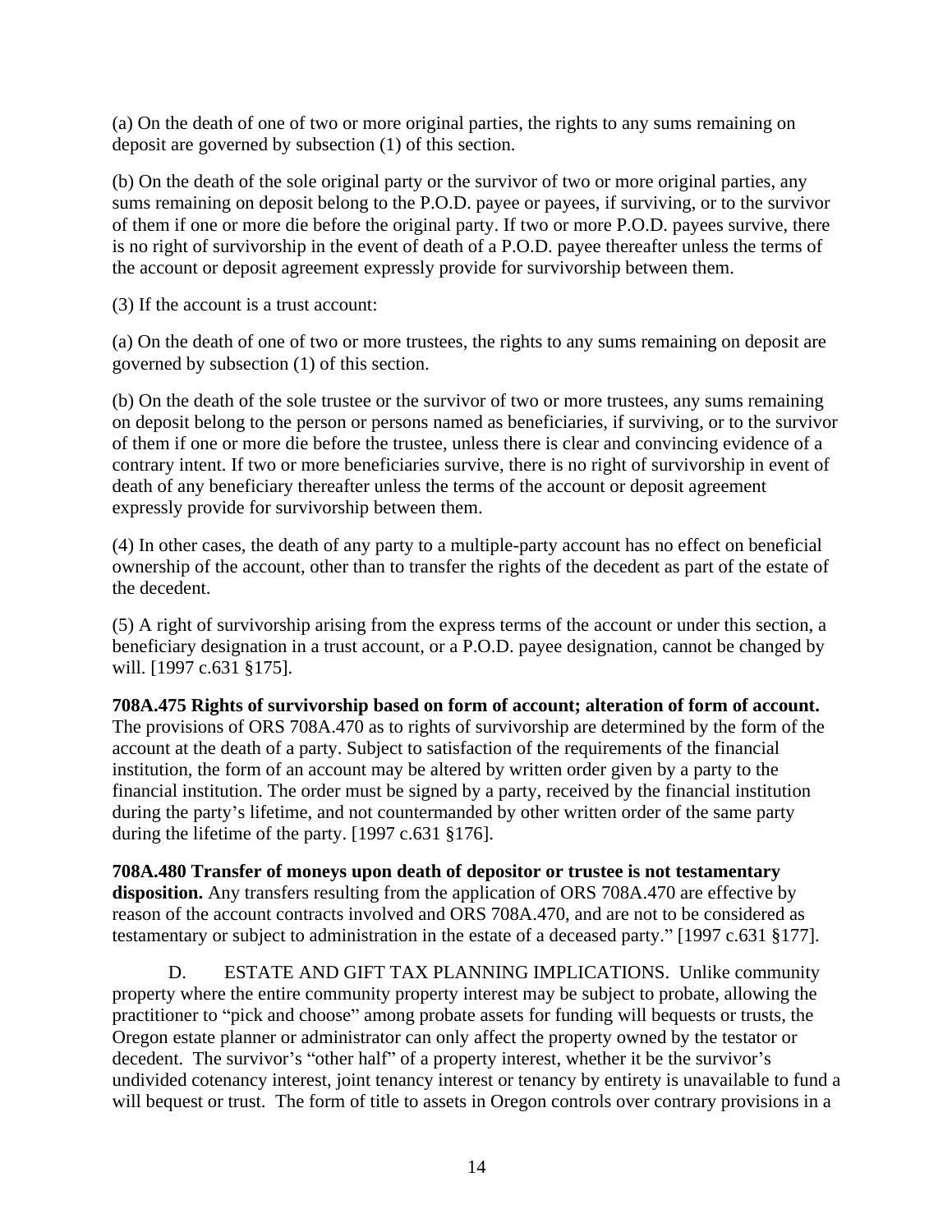will or trust. Therefore, conforming title of assets to desired lifetime or death plans for distribution of the asset becomes essential. If, for example, a will is written to dispose of an asset that the testator owns individually, absent further beneficiary designations, the asset will be distributed, likely subject to probate administration, according to the provisions of the testator's will. If, however, the property is held in joint tenancy, a joint tenancy with rights of survivorship, in tenancy by the entirety, or in a form with contrary beneficiary designations to that of the will, the property will pass without regard to the will provisions. Segregating the jointly held assets into separate ownerships offer one solution. That could

include transferring all or a part of the asset into separate ownership(s) or converting the asset ownership into a tenancy in common (as in real estate). Alternatively, ownership could be transferred into an entity, the interests in which could be held as separate property.

If property can then be transferred freely by the owner's will, appropriate tax planning can be accomplished. A credit shelter, marital, generation skipping or other tax planning trust could be funded, thus accomplishing the desired tax outcome.

E. ESTATE TAX IMPLICATIONS – INCLUSION. A Washington practitioner would face nothing unusual in determining the estate tax inclusion of separately held property for an Oregon decedent. Such property would be included in the gross estate under IRC Sec. 2031. The basis would be stepped up to fair market value under the terms of IRC Sec. 1014. The property would also be subject to probate administration (assuming no beneficiary designations) and would pass under the terms of the decedent's will, or in the absence thereof, by intestacy. However, the Washington practitioner could face the following differences in an Oregon estate administration if the decedent was survived by a spouse who held title in the survivor's sole name (assuming the property was not community property - usually the case in Oregon):

1. the property would not receive a stepped up basis,

2. that property would not be available for probate administration,

3. that property would not be available to fund a will bequest or trust of the decedent with the result that tax benefits might be lost.

Also, because joint tenancy and tenancy by the entirety are common forms of ownership by Oregon couples, a practitioner unfamiliar with Oregon law, might be surprised at the lack of flexibility in administration of an estate based upon his or her Washington practice experience. A few of the differences are listed below:

1. The property passes by operation of law to the surviving spouse and would be unavailable for administration. The provisions of a will or trust would not control. Therefore, a designation in the will to fund a testamentary credit shelter trust would fail. The result may be an over funded marital deduction and an under funded credit shelter trust. While a qualified disclaimer may restore funding for the credit shelter trust or other bequest with half of the value of the property, the disclaimer by the surviving spouse must be timely and must comply with all requirements of a qualified disclaimer such as avoiding accepting any benefits from the property.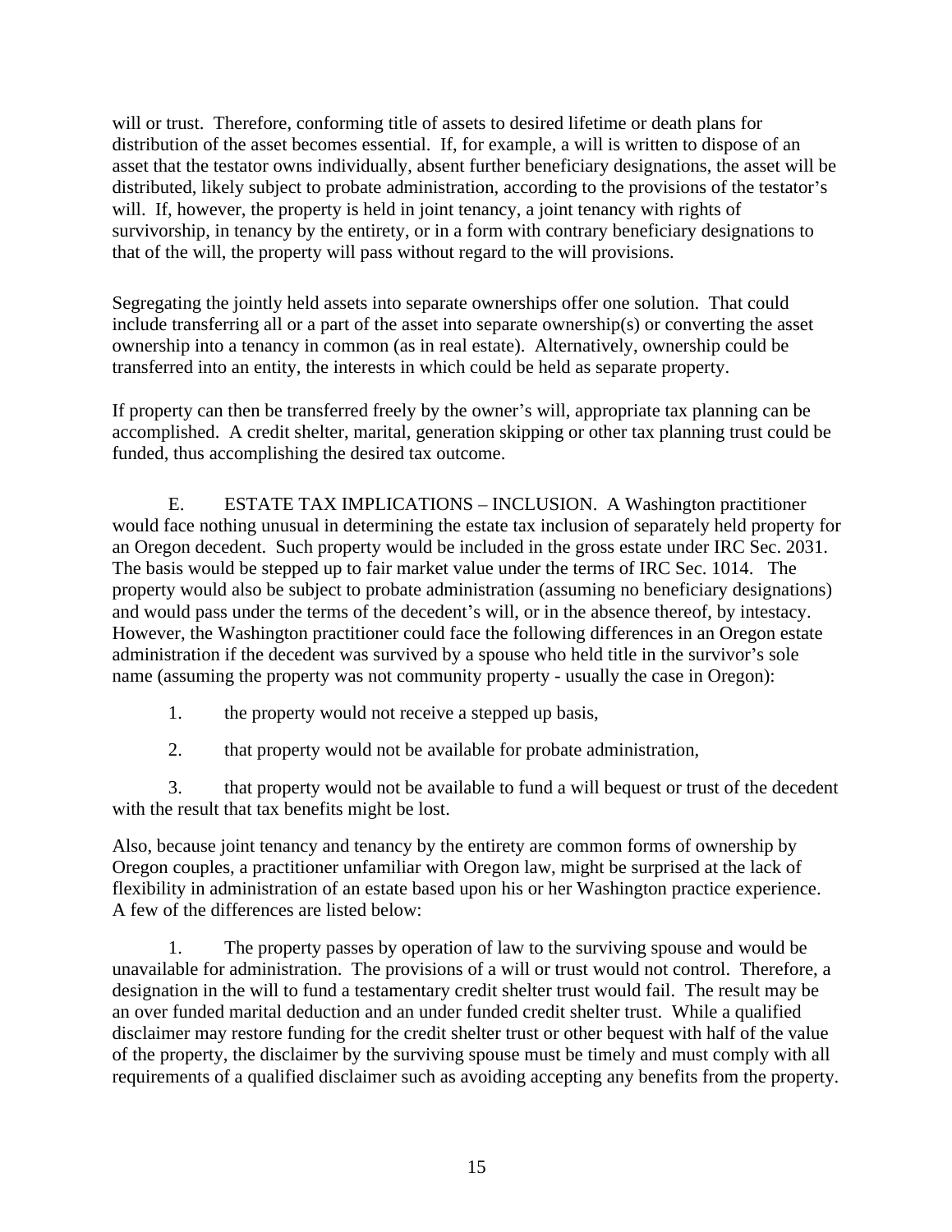2. Generally, only half of such property would receive a stepped up basis at death of one of the spouses under IRC Sec. 2040 unless the property was acquired previously to 1977 where inclusion of the asset may be based upon the relative contribution from the decedent. Since estate tax is deferred through the marital deduction, the inclusion of more than half of the property may allow a basis adjustment greater than one half of the property.

3. If a simultaneous death occurred, a presumption of order of death clause in the will of the spouse deemed to have survived would control the disposition of the entire property.

Many attorneys prepare joint living trusts as the primary document for a married couple to control the disposition of their property. Such trusts provide a presumption that contributions of joint property, whether joint tenancies or tenancies by the entirety are contributed equally by each spouse. Upon the first death, half of those properties are available for funding the decedent's trusts, usually a credit shelter and marital QTIP trust. This approach effectively divides such assets into equal shares allowing funding of such trusts for either spouse at the first death between them. Of course, separate property scheduled as such is also available to fund the designated owner's trusts at his or her death as well.

VIII. COMMUNITY PROPERTY MATTERS.<br>A. HISTORICAL PERIOD OF COMMUNITY PROPERTY. Oregon is not a community property state. However, for a brief period in Oregon's history (in the 1940's), Oregon adopted a form of community property if a husband and wife elected to come under the terms of the Act. Later, when Oregon repealed community property laws in 1949, couples could revoke their election and restore the status of property to its' prior status. If a death of either spouse occurred after April 11, 1951, the status of property, even if an election had been made, was restored to separate property. That period is now irrelevant to planners.

# B. UNIFORM COMMUNITY PROPERTY ACT - THE MOBILE CLIENT. Oregon does recognize that Oregonians can own community property. In the Uniform

Disposition of Community Property Rights at Death Act, adopted in 1973 and contained in ORS 112.705 to 112.775, both personal and real property can be treated as community property. The law treats property acquired as or which became, and remains, community property under laws of other jurisdictions and the proportionate part, or all, of property acquired with funds or value from community property as community property.

Two rebuttable presumptions apply as follows:

(1) Property acquired during marriage by a spouse of that marriage while domiciled in a jurisdiction under whose laws property could then be acquired as community property is presumed to have been acquired as or to have become, and remained, property to which ORS 112.705 to 112.775 apply; and

(2) Real property situated in this state and personal property wherever situated acquired by a married person while domiciled in a jurisdiction under whose laws property could not then be acquired as community property, title to which was taken in a form which created rights of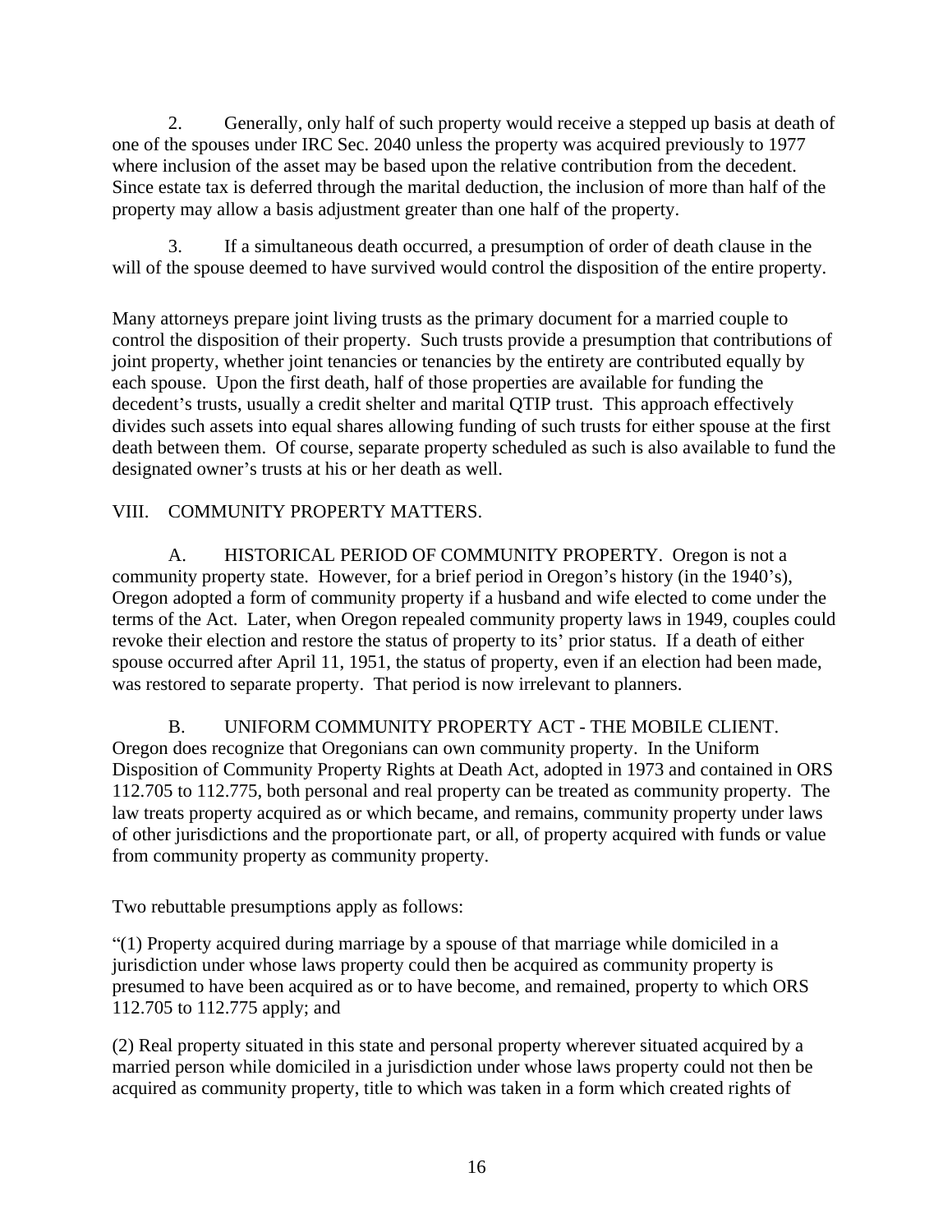survivorship, is presumed not to be property to which ORS 112.705 to 112.775 apply." ORS 112.725.

The law treats one-half of the property as the decedent's, the other half as the property of the surviving spouse. The decedent's half is not subject to the surviving spouse's election against the will. ORS 112.735.

Frequently, Oregon practitioners will advise their clients entering Oregon from community property states to protect the status of such property by evidencing title to property or accounts as community property and advise the client not to commingle Oregon separate or joint property with such property to maintain the tax advantages of community property.

#### IX. THE OREGON INHERITANCE TAX

#### A. CURRENT STATUS OF OREGON INHERITANCE TAX.

Prior to enactment of HB 3072 in 2003, Oregon's Inheritance Tax ("OIT"), found in ORS Chapter 118, did not coordinate well with federal estate tax laws, which resulted in difficulties in the administration and enforcement of the OIT. A taxpayer's gross estate tax is calculated by a two-step process, whereby (1) the gross estate tax is figured by applying unified rates from Table A of Form IT-1 (according to and based on federal law as of December 30, 2000) to the total of transfers both during life and death, and then (2) subtracting gift taxes. The result of this calculation then acts as an upper limit to the inheritance tax which is figured by subtracting \$60,000 from the taxable estate and applying the rates from Table B of Form IT-1.

Washington attorneys should recognize Oregon's inheritance applies to their clients as the tax applies to transfers "....of *property and any interest therein, within the jurisdiction of the state, whether belonging to the inhabitants of this state or not*, which passes to or vests in any person or persons, or any body or bodies politic or corporate, in trust or otherwise, or by reason whereof any person or body politic or corporate shall become beneficially entitled, in possession or expectation, to any property or interest therein or income thereof." (emphasis added). ORS 118.010.

Under the OIT laws adopted in 2003, an inheritance tax return is not required with respect to the estates of decedents dying on or after January 1, 1987, and before January 1, 2003, unless a federal estate tax return is required to be filed. Further, an inheritance tax return is not required with respect to the estates of decedents dying on or after:

(a) January 1, 2003, and before January 1, 2004, unless the value of the gross estate is \$700,000 or more;

(b) January 1, 2004, and before January 1, 2005, unless the value of the gross estate is \$850,000 or more;

(c) January 1, 2005, and before January 1, 2006, unless the value of the gross estate is \$950,000 or more; or

(d) January 1, 2006, unless the value of the gross estate is \$1 million or more. ORS 118.160.

The unified credit amount is \$229,800 for 2003, \$287,300 for 2004, \$326,300 for 2005, and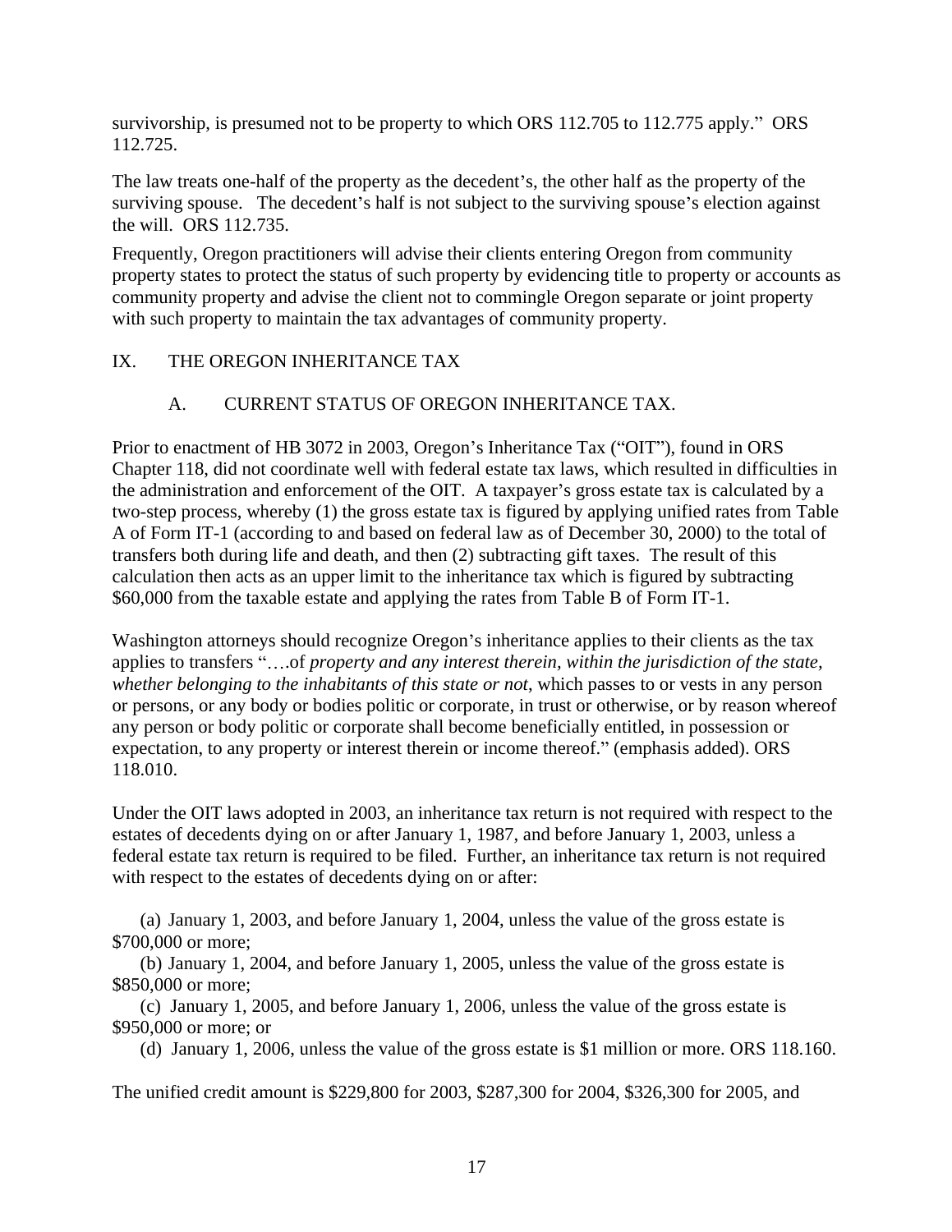\$345,800 for 2006.

For instances where the federal taxable estate is determined by making an election under Section 2032 or 2056 of the Internal Revenue Code or another provision of the Internal Revenue Code, or when a federal estate tax return is not required under the Internal Revenue Code, the Department of Revenue was given authority to promulgate rules providing for a separate election for state inheritance tax purposes. ORS 118.010(7). The Department of Revenue thereafter promulgated the following rule: "For deaths after December 31, 2001, the Oregon inheritance tax is computed using the Internal Revenue Code (IRC) in effect on December 31, 2000. Federal changes enacted after this date, including the "Economic Growth and Tax Relief Reconciliation Act of 2001", do not affect the computation of Oregon tax. Oregon allows separate elections, including but not limited to elections provided by IRC Sections 2031(c), 2032, 2032A, 2033A, 2056 and 2056A, that would have been allowed under federal law in effect as of December 31, 2000, whether or not a federal estate tax return is filed. The Oregon elections are irrevocable. If a federal estate tax return is not required with respect to the decedent's death, the Oregon elections must be made in the same manner as required under the IRC on a return filed with the Oregon Department of Revenue." OAR 150-118.010(7).

#### B. LEGISLATIVE CHANGES 2005.

The 2005 Oregon Legislature passed House Bill (HB) 2469, which specifies that Oregon qualified terminable interest property (QTIP) elections may be taken on amended returns. For more information on this new law, refer to the Legislature's Web site at [www.oregon.gov/LEG](http://www.oregon.gov/LEG).<br>The federal estate law has changed the calculation of the taxable estate on the 2005 Form 706. Most figures will not come directly from Form 706. The state death tax is now taken as a deduction on the federal return. Because Oregon is tied to the 2000 federal estate law, Oregon does not allow the calculation of the taxable estate after the state death tax deduction. The taxpayer must use table A of Form IT-1 to calculate the tentative tax on the taxable estate for the 2005 Form IT-1. The taxpayer must also use table B of that form for computation of the state death tax.

C. APPLICATION TO NONRESIDENTS. Oregon taxes property located in Oregon owned by nonresidents of Oregon as follows:

1. The tax equals the tax calculated under the two-step process described above, multiplied by a ratio, the numerator of which equals the sum of appraised value of real Property, tangible personal property and intangible personal property located in Oregon over the denominator equal to the total appraised value of the decedent's gross estate. ORS 118.010(4)(a).

2. However, intangible personal property is excluded from the numerator if a similar exemption is made by the laws of the state or country of the decedent's residence in favor of residents of other states, in this case Oregon. ORS 118.010(4)(b).

D. APPLICATION TO RESIDENTS OWNING PROPERTY IN WASHINGTON.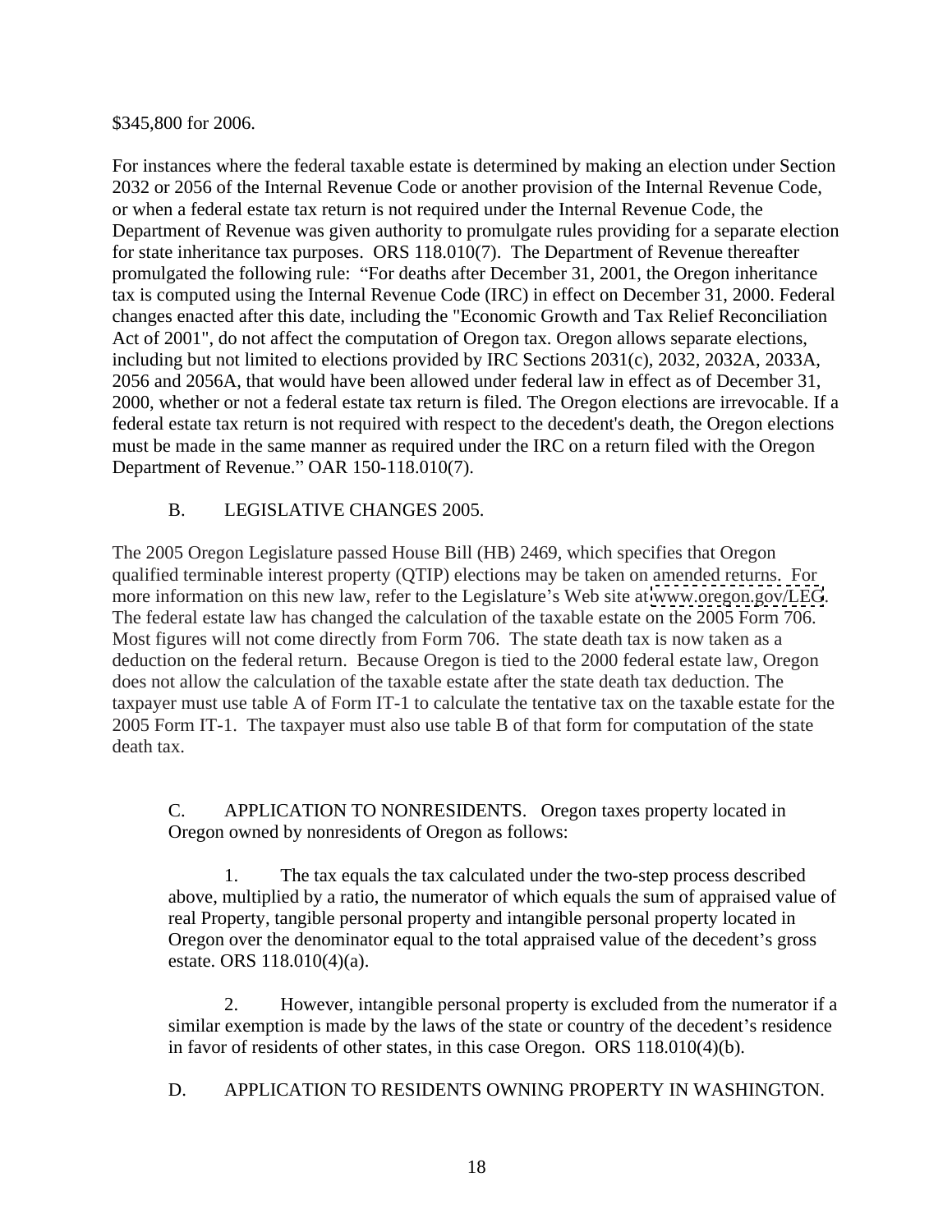Washington attorneys should also recognize that Oregon imposes its inheritance tax on property owned outside of Oregon. The tax equals the tax calculated under the two-step process described above, multiplied by a ratio, the numerator of which equals the sum of the appraised value of real and tangible personal property located in Oregon and intangible personal property located *both in* and *outside* of Oregon and the denominator equals the total appraised value of the gross estate. ORS 118.010(3).

### X. OREGON TAX FORMS

Oregon tax forms may be viewed and downloaded, some as blank forms, others in a fillable format online at<http://www.dor.state.or.us/forms.html>. Forms relevant to this outline include the following:

Personal Income Tax:

Form 40S (Full-Year Resident Short Form)

Form 40 (Full-Year Resident Long Form)

Form 40N (Nonresident Form)

Form 40P (Part-Year Resident Form)

Form 40X (Oregon Amended Individual Income Tax Return)

Fiduciary Income Tax Forms

Application for Discharge from Personal Liability for Tax on a Decedent's Income, 150-101-152

Election for Final Tax Determination for Income Taxes Relating to a Decedent's Estate, 150-101-151

Form 243, Claim to Refund Due a Deceased Person, 150-1010-032

Power of Attorney and Declaration of Representative, 150-800-005

Form 41 (Oregon Fiduciary Income Tax Return)

Form IT-1 (Oregon Inheritance Tax Return)

Schedule P (Part-Year Resident Trust Computation of Tax

Oregon Depreciation Schedule For Individuals, Partnerships, Corporations and Fiduciaries